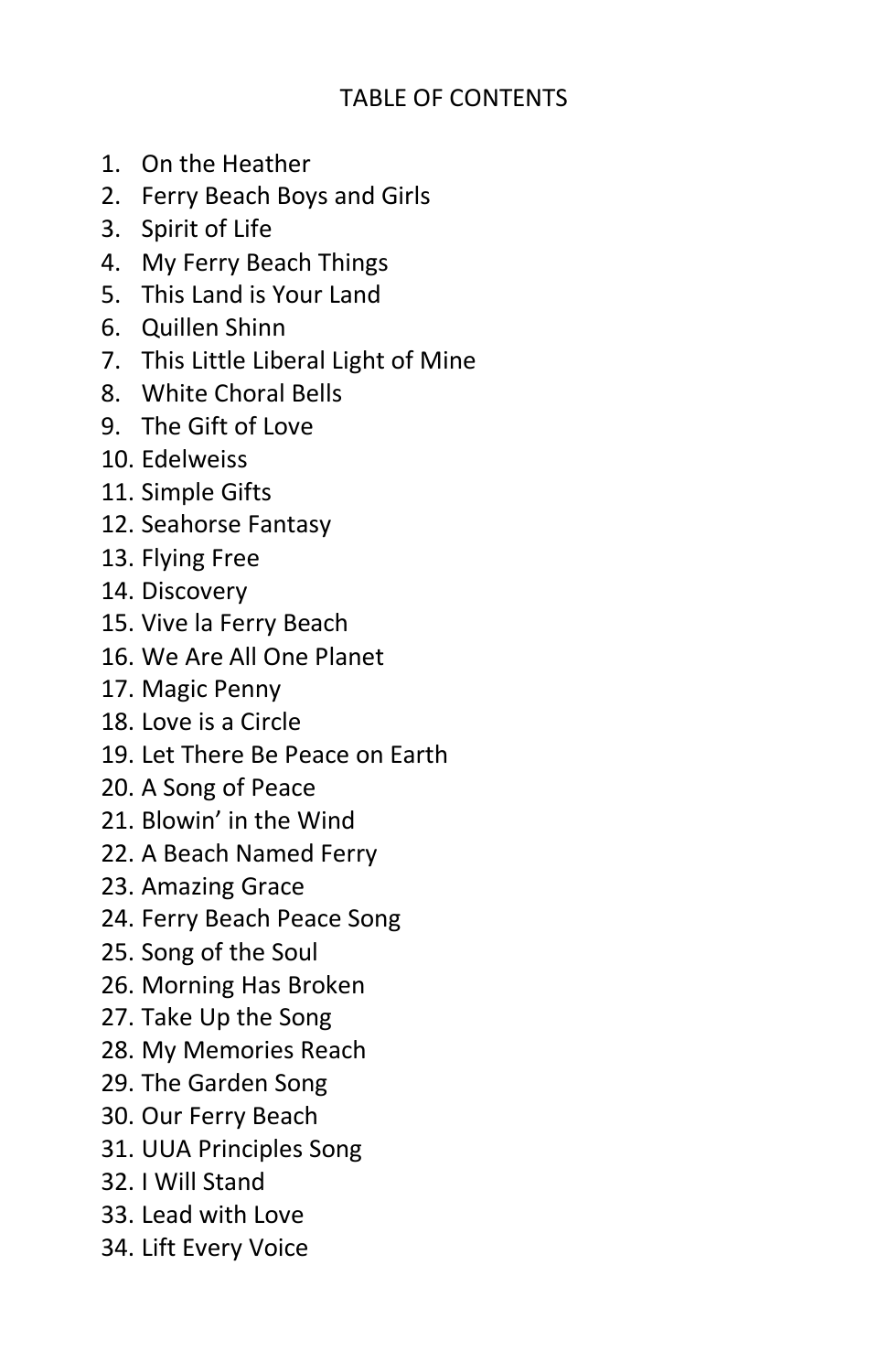35. The Times….Changing

- 36. There is a Light
- 37. We Shall Not Be Moved
- 38. What A Wonderful World
- 39. I Am Willing
- 40. We Shall Be Known
- 41. I Choose Love
- 42. There Is A Love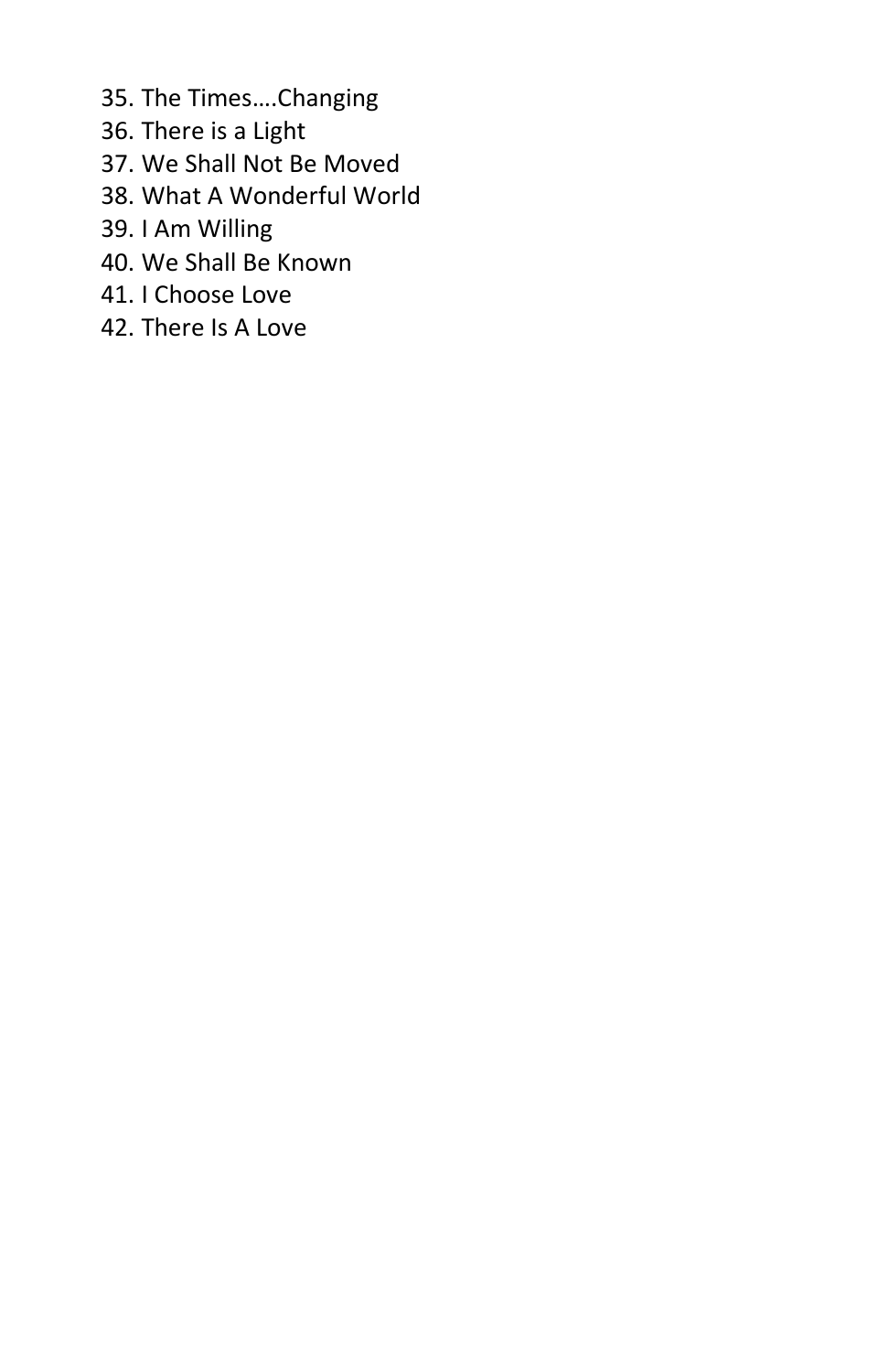#### **1. On the Heather**

Tune: Clementine Words: Marion Bailey

On the heather, on the sand dunes, Gather folk from many a clime, Both for fun and inspiration And for friendliness sublime.

Gifted leaders, earnest followers, All make up the happy throng, Seeking good in fullest measure, Bursting forth in frequent song.

From the chapel in the pine grove, Helpful matins for the day, To the circle, Friendship Circle, A good night above the bay.

Restful lookout, sought by grownups, To survey the wondrous sea, Sought by children in their playtime Free from strain and full of glee.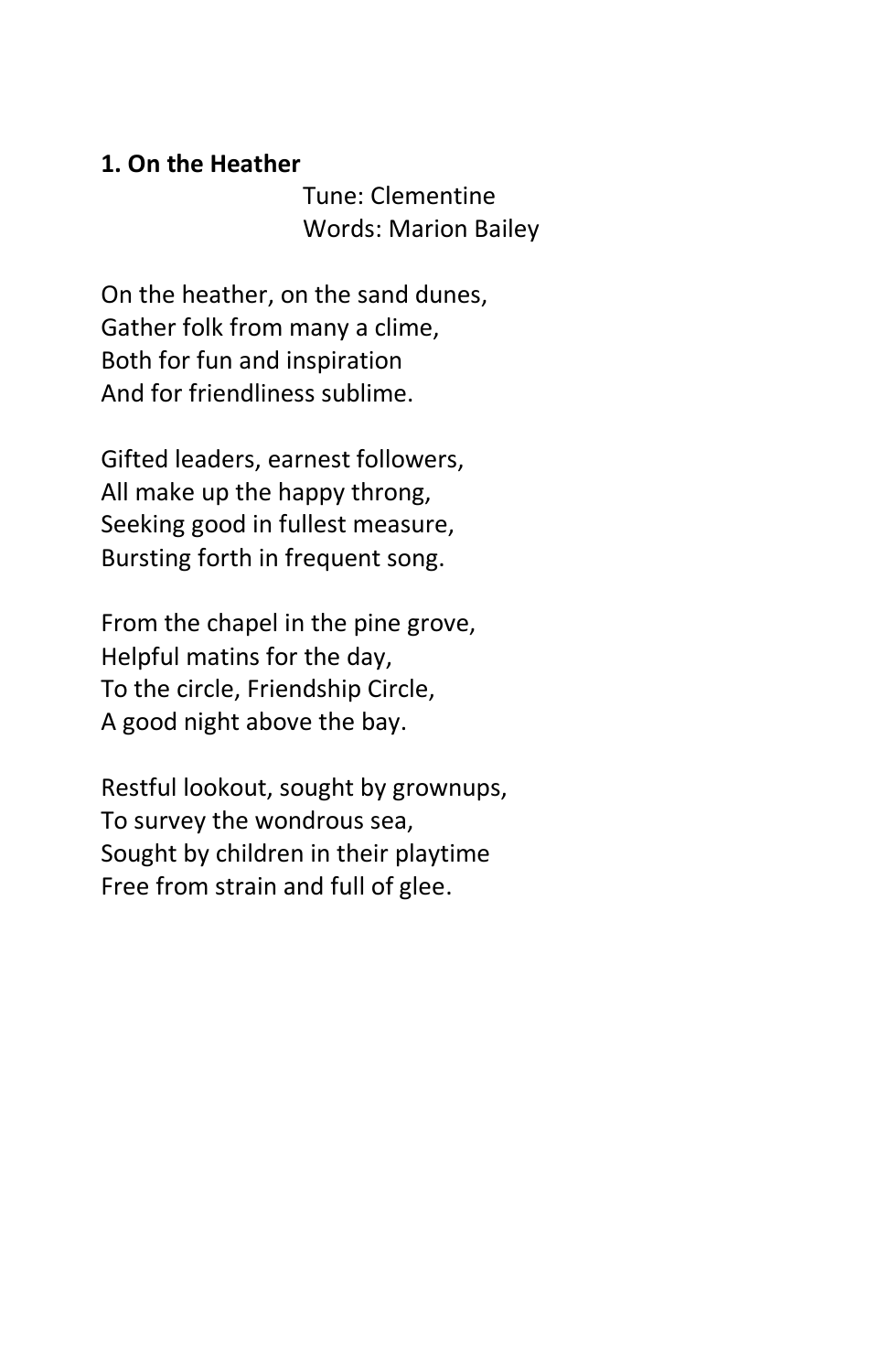# **2. Ferry Beach Boys and Girls** Tune: Cape Cod Girls

F. B. boys they have no sleds. Heave away! Heave away! They slide downhill on codfish heads. We are bound for Eagle Island.

CHORUS: Heave away, my bully, bully boys, Heave away! Heave away! Heave away and don't you make a noise, We are bound for Eagle Island.

F.B. girls they have no combs, Heave away! Heave away! They comb their hair with codfish bone. We are bound for Eagle Island. CHORUS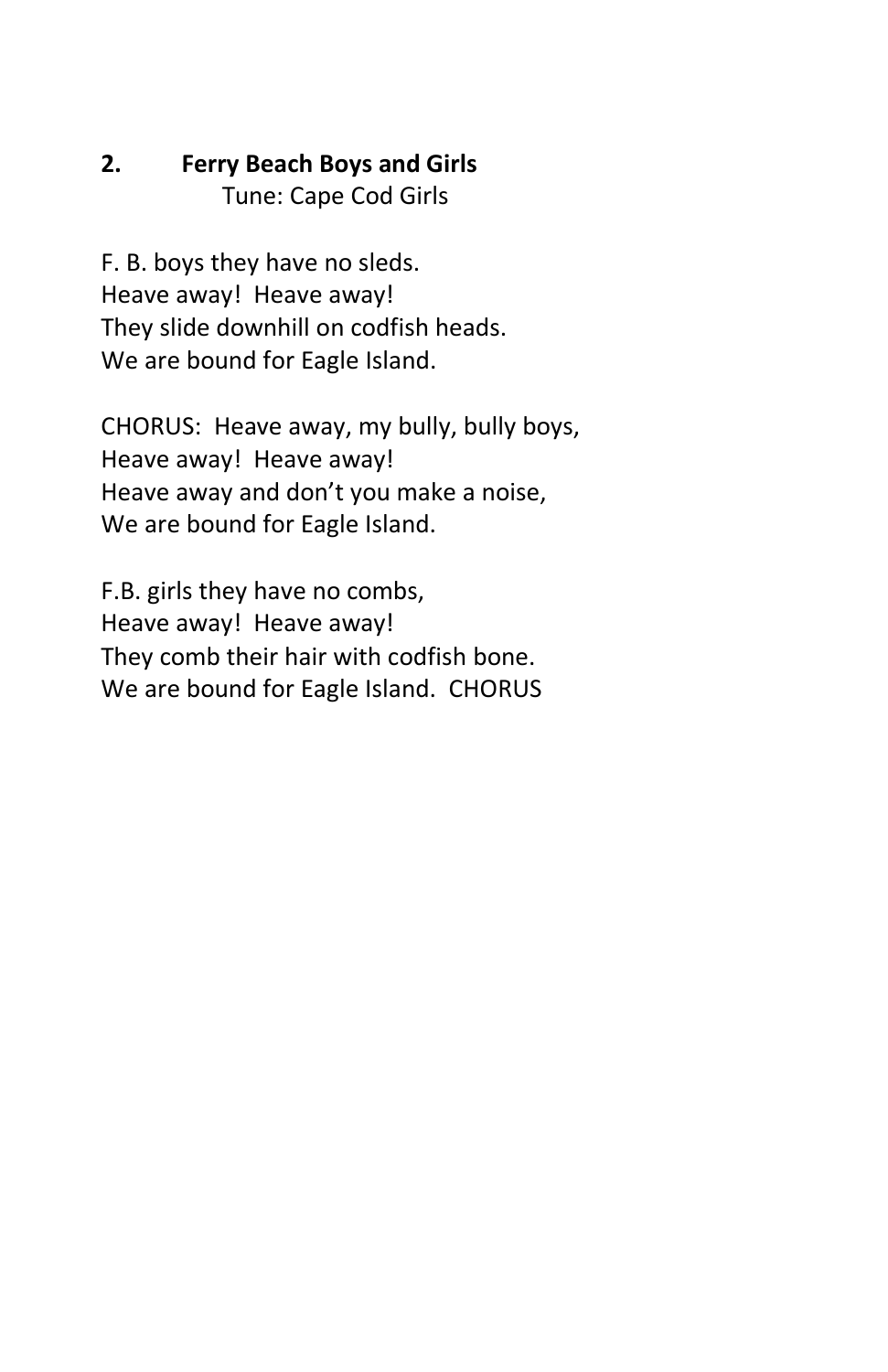# 3. **Spirit of Life**

Words and Music: Carolyn McDade

Spirit of life, come unto me; Sing in my heart, All the stirrings of compassion.

Blow in the wind, rise in the sea, Move in the hand, Giving life the shape of justice.

Roots hold me close, wings set me free, Spirit of life, come to me, come to me.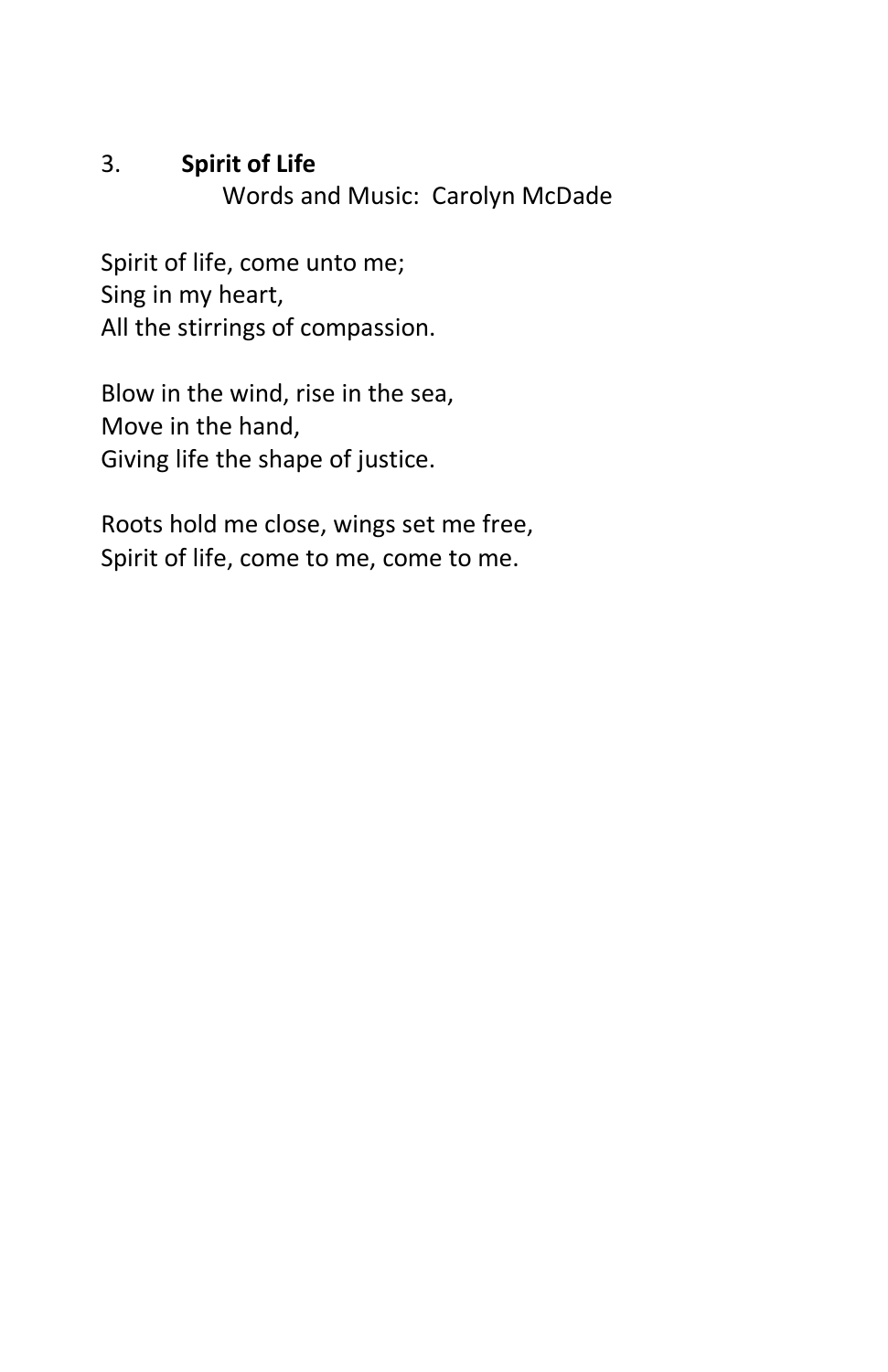# **4. My Ferry Beach Things**

Tune: My Favorite things Words: Sharron Cassavant, 1983

Dune grass and clam shells And waves on the sea, Driftwood and pebbles and sunshine on me, Finding the treasures That each new tide brings, These are a few of my Ferry Beach things.

Sand castle building and flying a kite, Talking with new friends well into the night, Rushing to Quillen when the dinner bell rings, These are a few of my Ferry Beach things.

Sandbox and swing set with children at play, Sunrise and sunset and sails on the bay, Wide friendship circles and dining room sings, These are a few of my Ferry Beach things.

When the clouds hang, When I'm lonely, When I fret and yearn, I simply remember my Ferry Beach things And know that I must – return.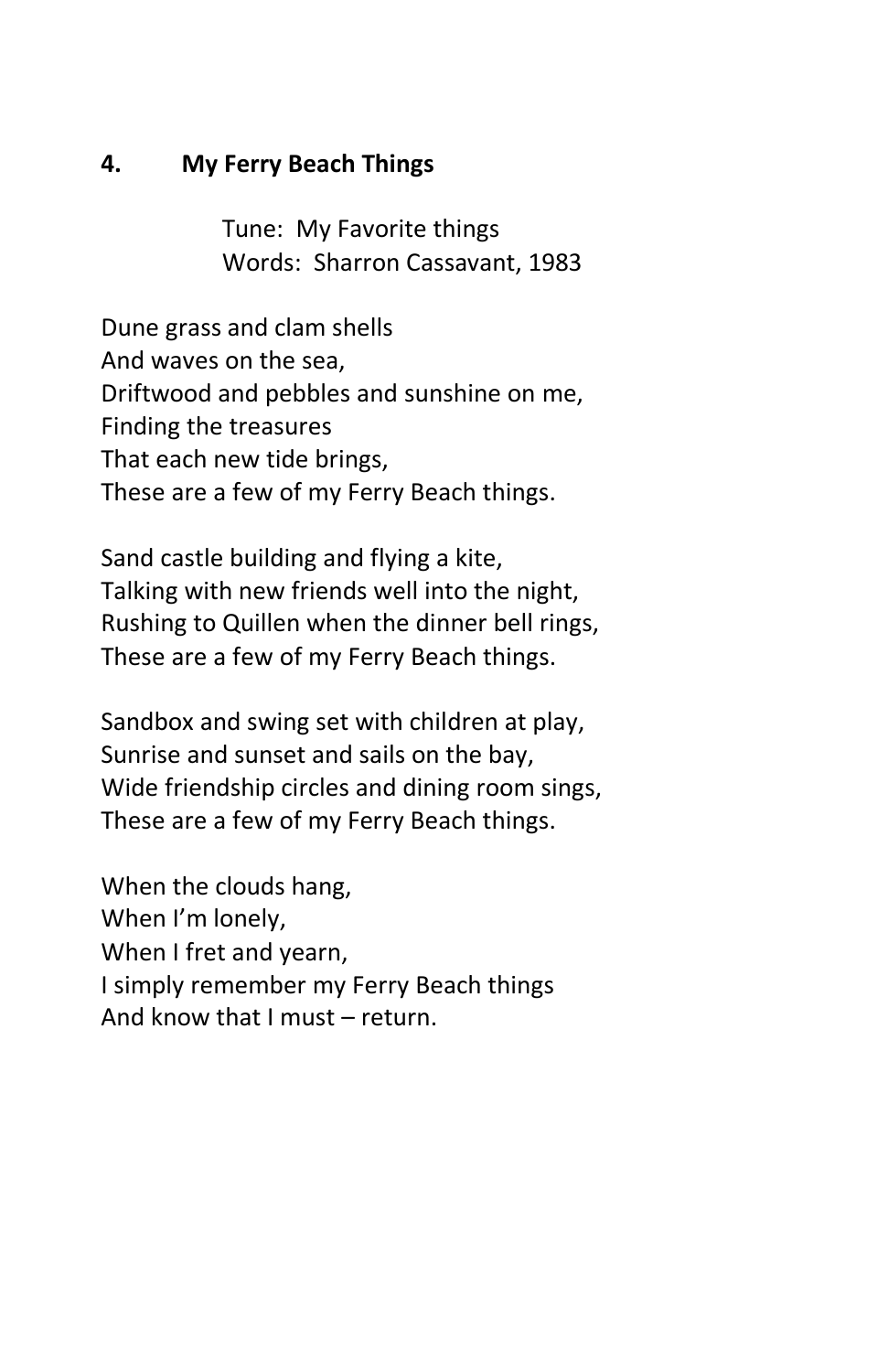#### **5. This Land is Your Land**

Words and Music: Woody Guthrie

CHORUS:

This land is your land, This land is my land, From California, to the New York island. From the redwood forest, To the Gulf Stream waters, This land was made for you and me.

As I went walking that ribbon of highway, I saw above me that endless skyway; I saw below me that golden valley; This land was made for you and me. **CHORUS** 

I roamed and rambled, And I followed my footsteps To the sparkling sands of her diamond deserts. And all around me, a voice was sounding, "This land was made for you and me." CHORUS

When the sun came shining, Then I was strolling, And the wheat fields waving, And the dust clouds rolling, A voice was chanting as the fog was lifting, "This land was made for you and me."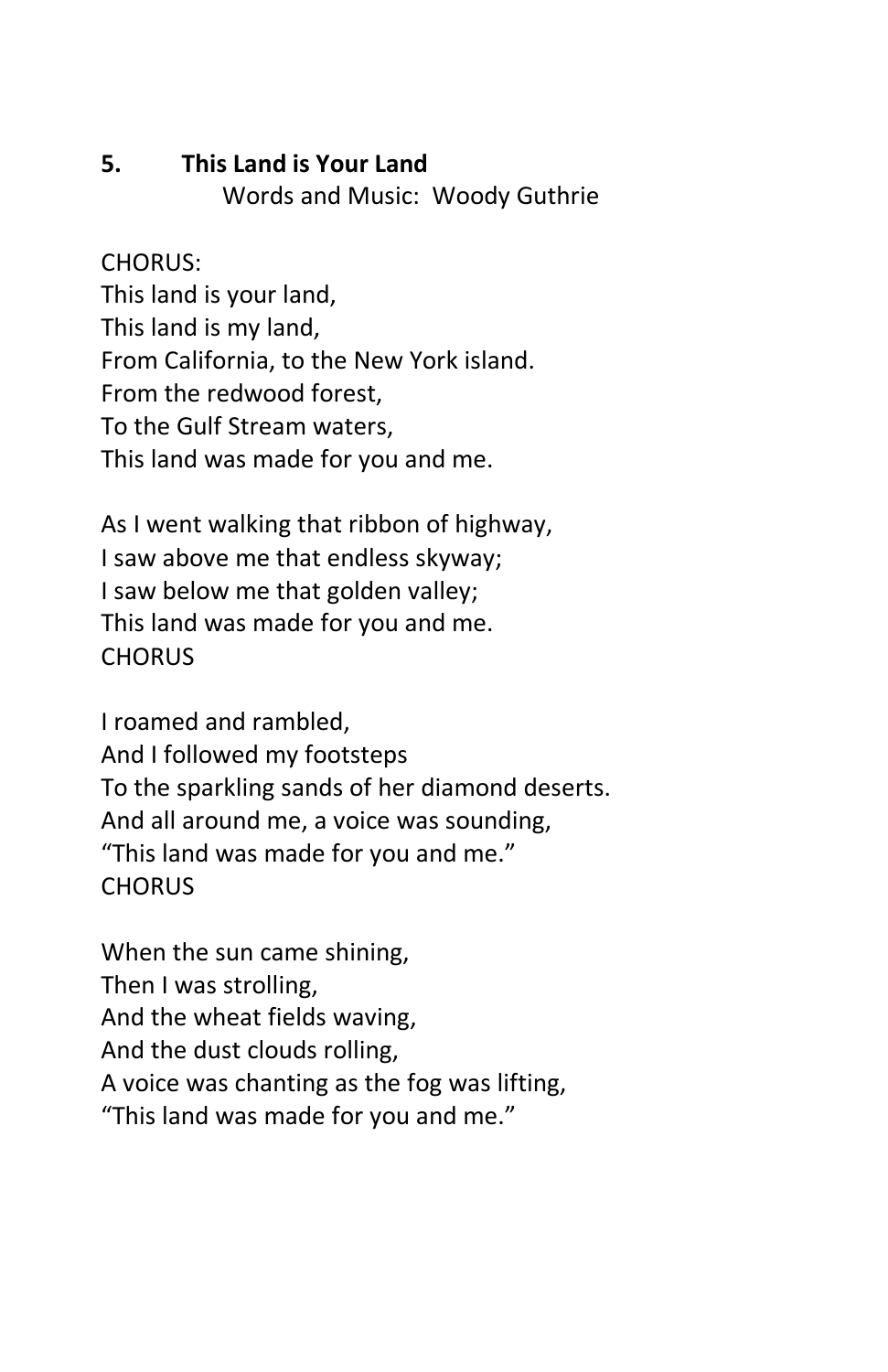# 6. **Quillen Shinn**

Tune: There is a Tavern in the Town

'Twas in the year of nineteen-one, nineteen one, That Ferry Beach was first begun, first begun, When Quillen Shinn and his fourteen pioneers Insured their vision for the years. First they bought the grove for preaching, Then they saw the need for teaching, And achieved a brilliant conquest over Doubts and fears.

CHORUS: Oh Shinn, O dear old Quillen Shinn, Quillen Shhinn! To you we raise this grateful din, grateful din! We well lift your name To the highest green pine tree And pledge, and pledge our loyalty.

In bygone days the Boston Maine, Boston Maine, Puffed near the shore with dummy train, Dummy train, And railroad men from far and roundabout Did gather here to roust and shout. But our fathers like fish chowder, And our preachers shouted louder, 'Til they drove the dummy And the railroaders out! CHORUS Oh, once we had a pavilion, pavilion, And it was one in a million, a million, And the darned old roof Would always spring a leak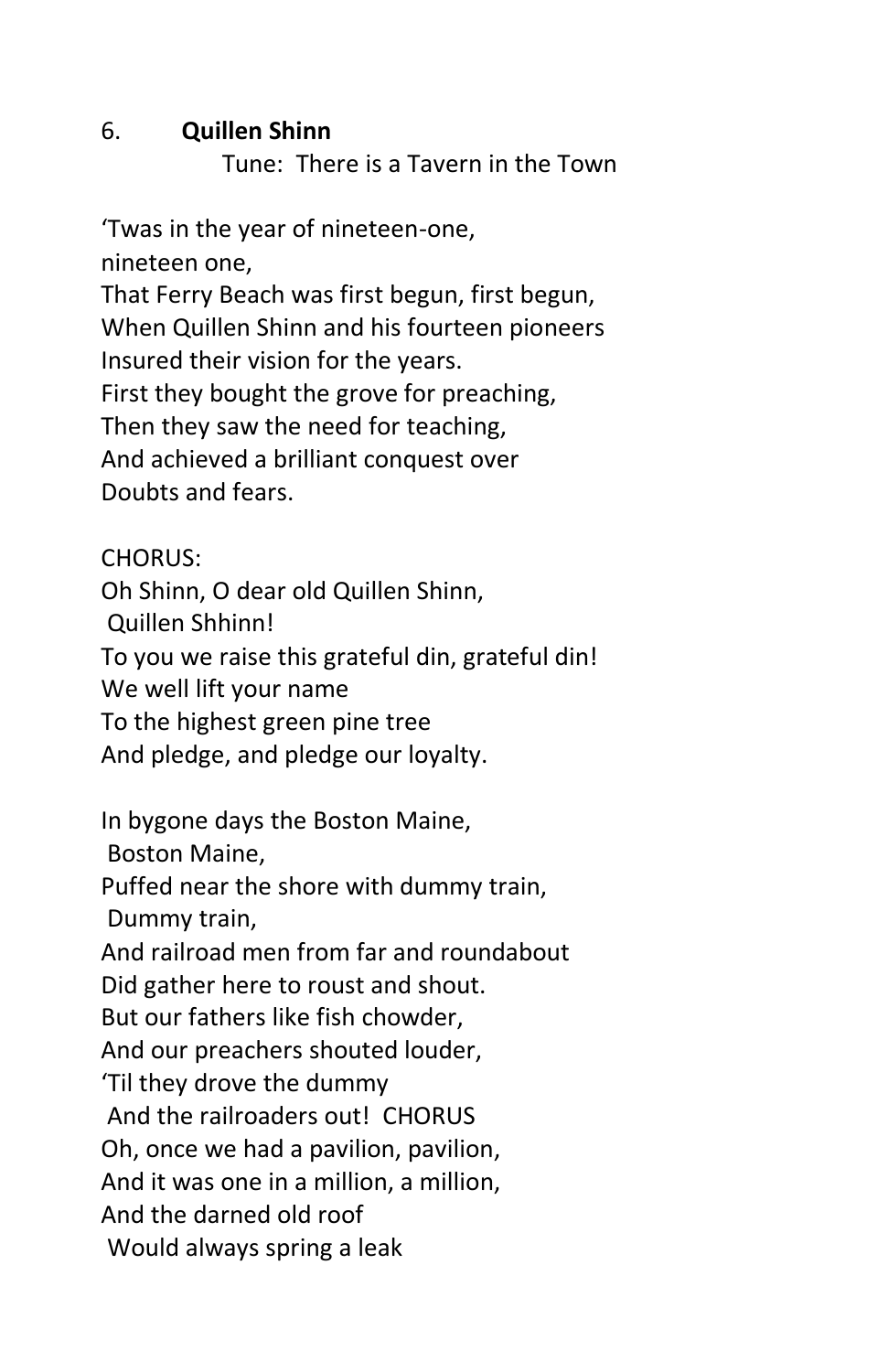When brother Doe began to speak. They were enterprising fellers For the folks all brought umbrellers And the sermon moved along Without a single break! CHORUS

The Belmont was a bowling hall, bowling hall, And echoed with the thundering ball, Thundering ball. For thus the blades of other happy days Did roll the idle hours away. Then we silenced all the roarers, But we got instead our snorers, You can her them in the grove Or out in Saco Bay. CHORUS

There is no end to history, history, But we will make no mystery, mystery, That Rowland Hall and good old Underwood, Show progress on the forward road. So we beg you to remember In the midst of next December 'That we'll come again next summer Back to Ferry Beach. CHORUS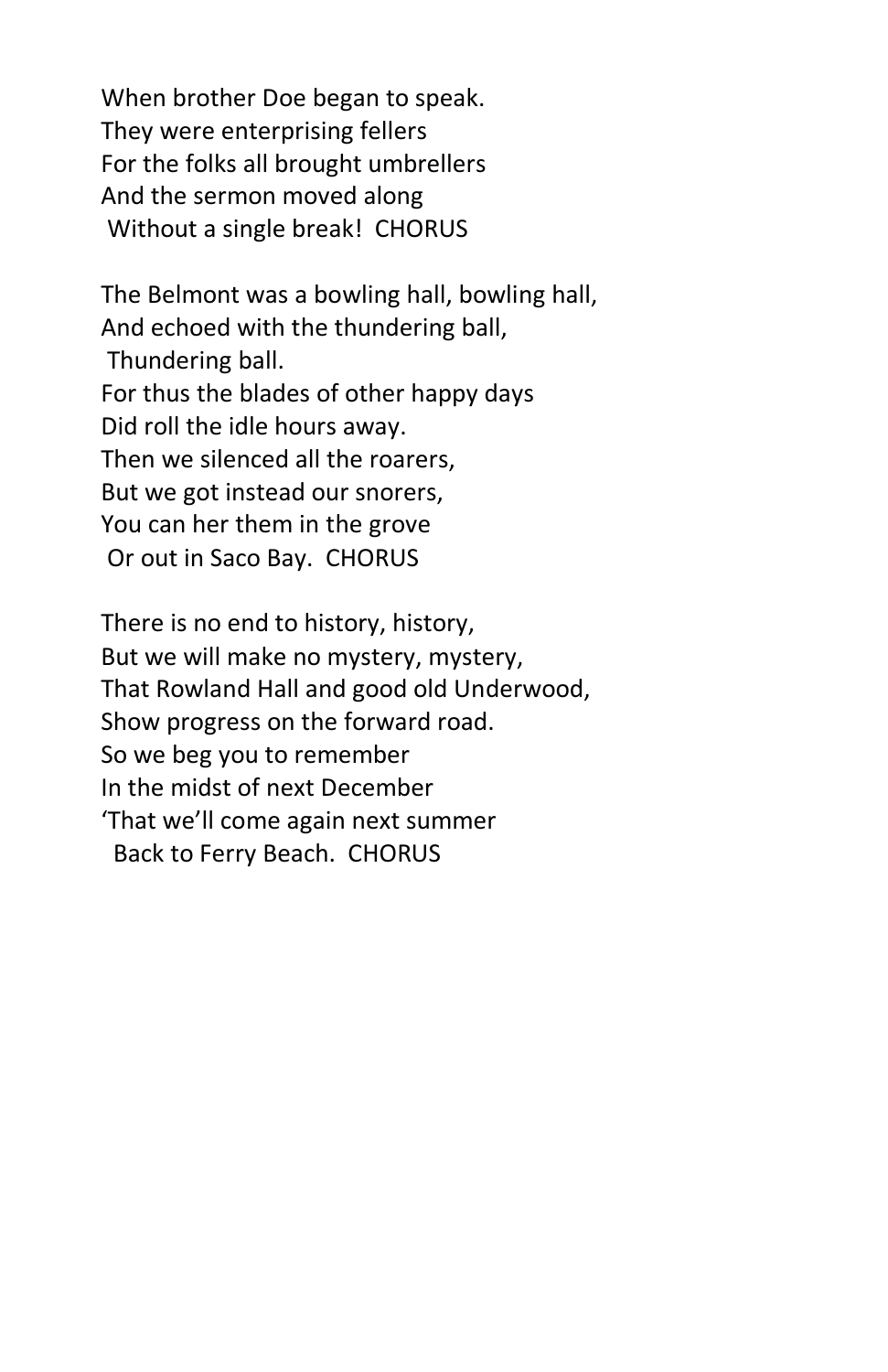7. This Little Liberal Light of Mine Music: African American Spiritual

This little liberal light of mine, I'm going to let it shine, (raise pointed finger) This little liberal light of mine, I'm going to let it shine. This liberal light of mine, I'm going to let it shine, Let it shine, all the time, let it shine.

All around the neighborhood I'm going to let it shine. (circle finger in air)

Hide it under a bushel, no! I'm going to let it shine. (finger under "bushel" and then in the air)

Don't you come and puff it out-I'm going to let it shine. (blow out finger) Repeat first verse (all stand up)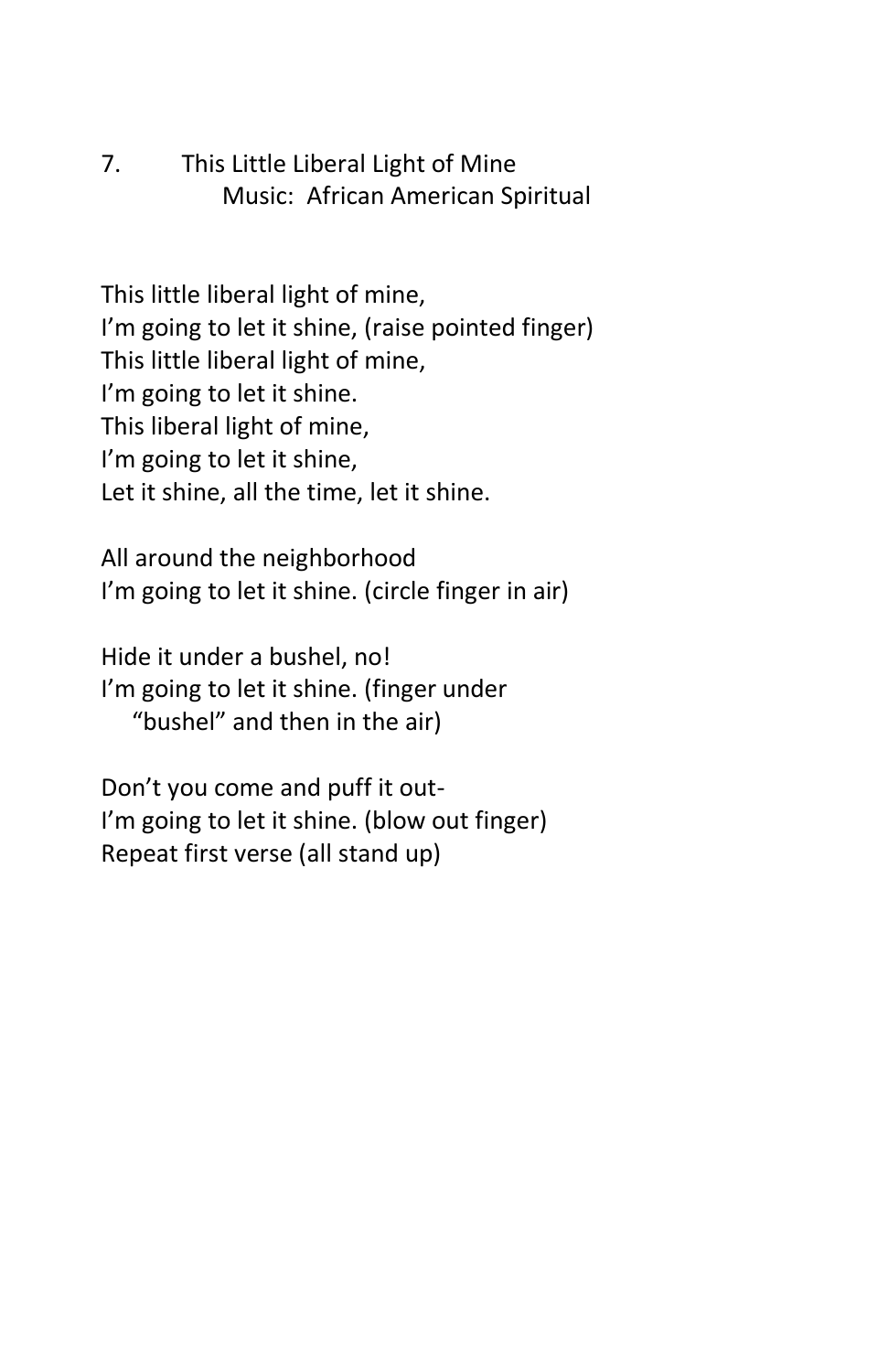# **8. White Choral Bells**

White choral bells, upon a slender stalk, Lilies of the valley deck my garden walk. Oh, don't you wish, That you could hear them ring. That will happen only when fairies sing.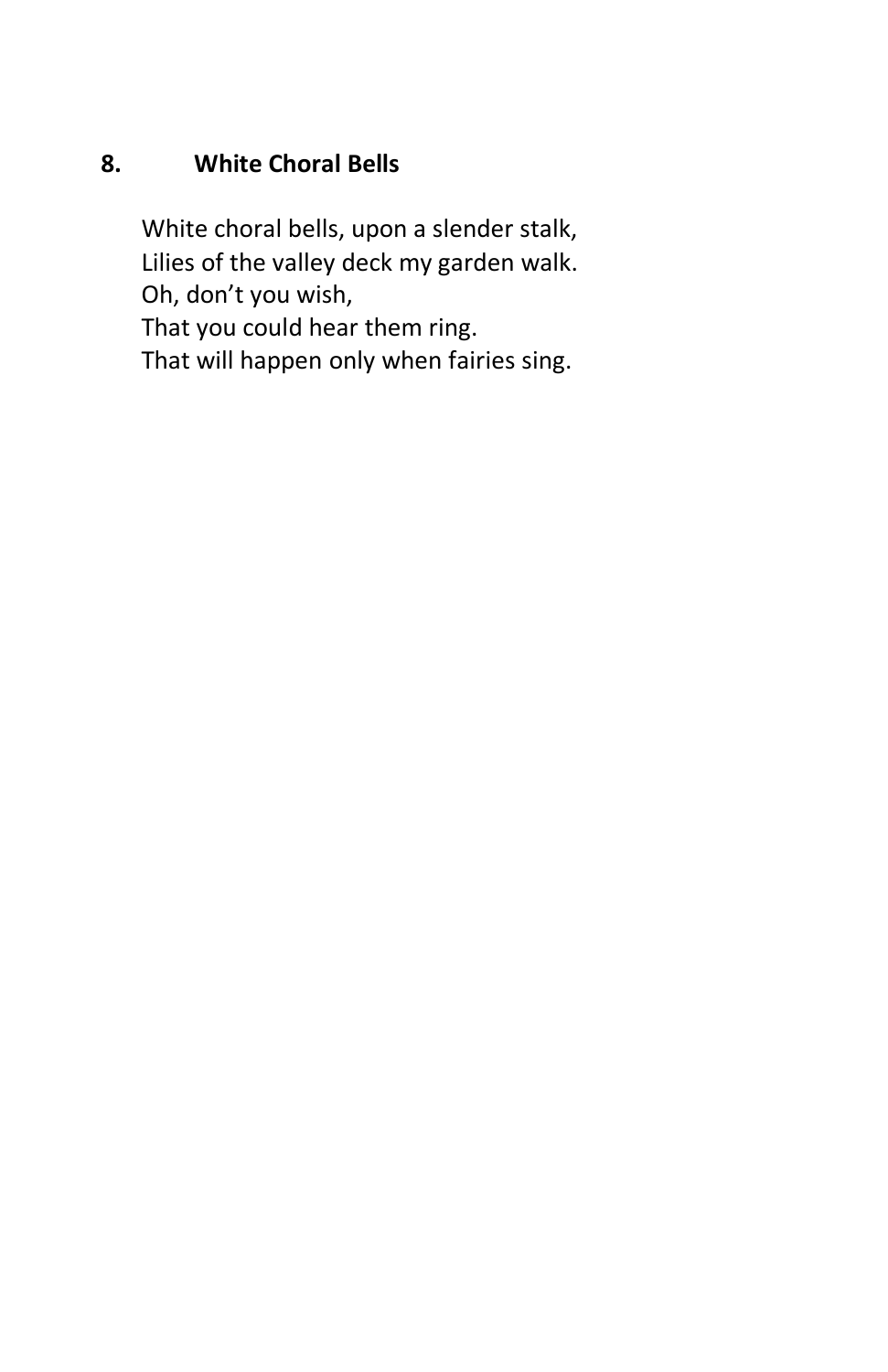# **9. The Gift of Love** Words: Hal Hopson Tune: The Water is wide

Though I may speak with bravest fire, And have the gift to all inspire, And have not love; my words are vain, As sounding brass, or hopeless gain.

Though I may give all I possess, And striving so, my love profess, But not be given to love within, The profit soon turns strangely thin.

Come, spirit, come! Our hearts control, Our spirits long to be made whole. Let inward love guide every deed; By this we worship and are freed.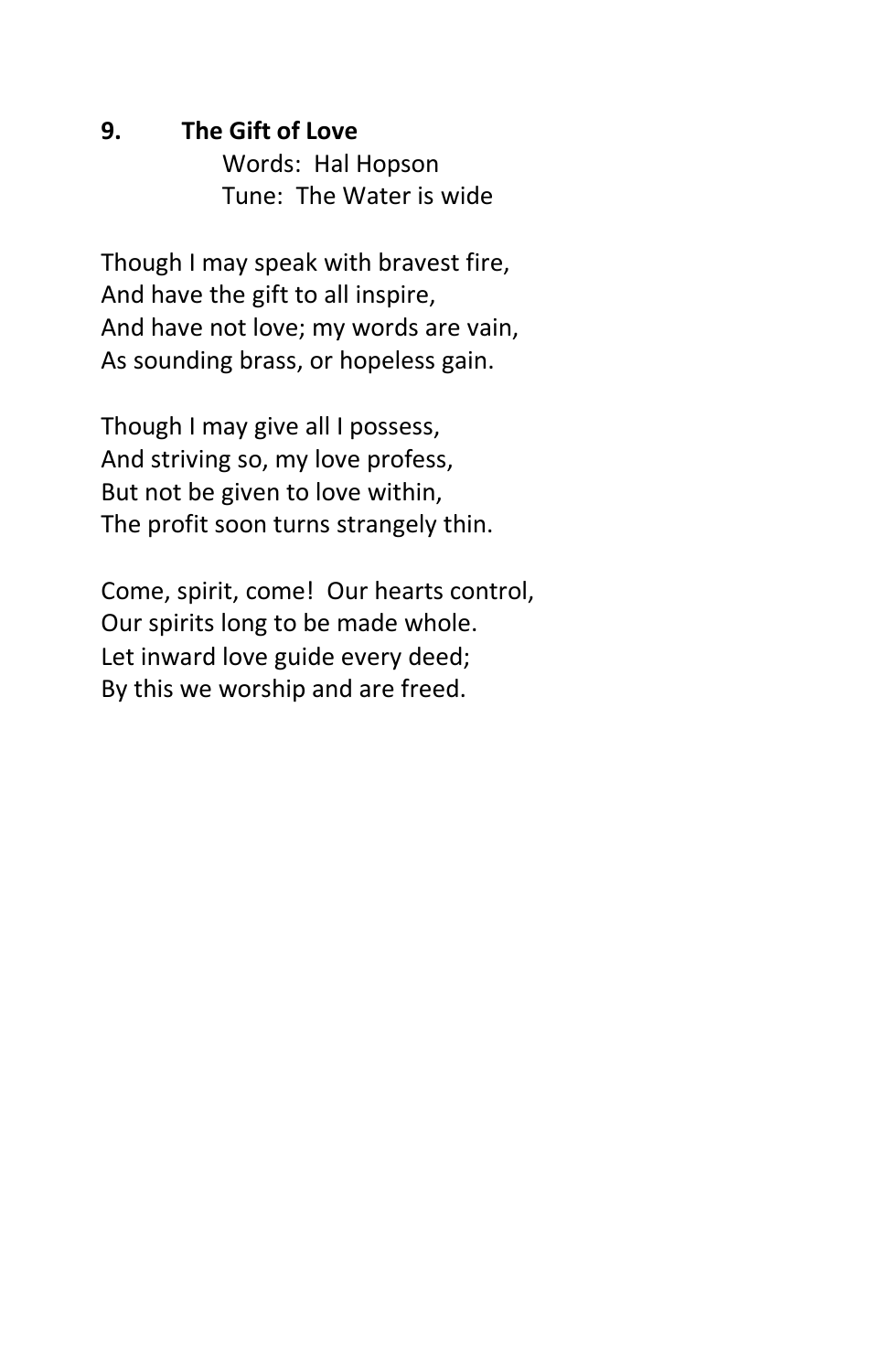# 10. **Edelweiss**

Words and Music: Rodgers & Hammerstein

Edelweiss, Edelweiss, Every morning you greet me. Small and white, clean and bright, You look happy to meet me. Blossom of snow may you bloom and grow, Bloom and grow forever. Edelweiss, Edelweiss, Bless my homeland forever. (Sing twice.)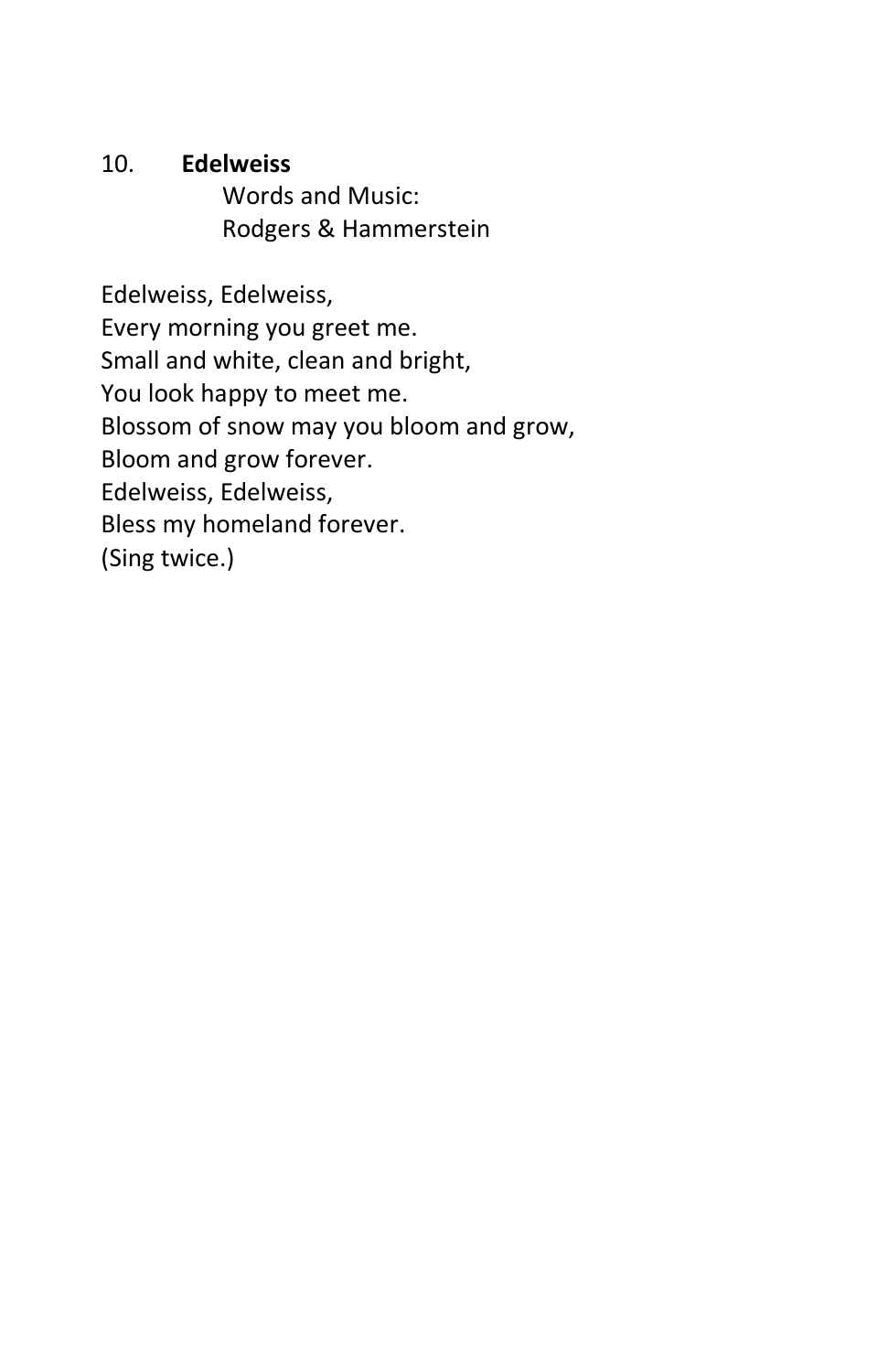#### 11. **Simple Gifts**

Tune: Traditional Shaker Hymn

#### Version 1.

 Words: Mother Ann (last verse: Victor Ferkiss, and Landon Dowdey)

'Tis the gift to be simple, 'Tis the gift to be free, 'Tis the gift to come down Where we ought to be, And when we find ourselves In the place just right, 'Twill be in the valley of love and delight.

When true simplicity is gained, To bow and to bend we shan't be ashamed. To turn, turn, will be our delight. 'Til by turning, turning we come round right.

The earth is the Lord's And the fullness thereof Its streets, its slums, As well as stars above. Salvation is here where we laugh, Where we cry, Where we seek and love, Where we live and die.

When true liberty is found, By fear and by hate we will no more be bound. In love and in life we will find a new birth, In peace and in freedom redeem the earth.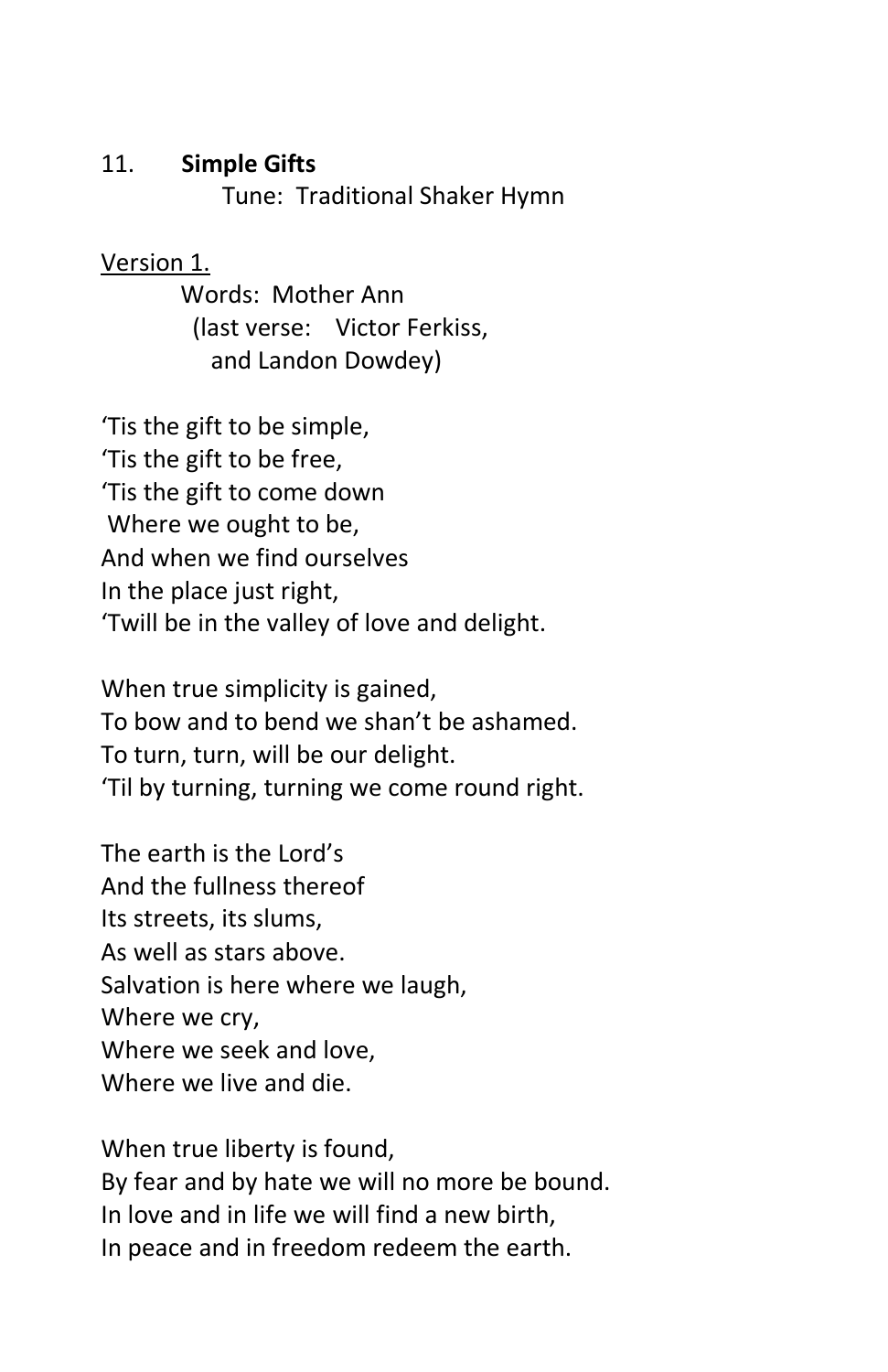#### Version 2.

'Tis a gift to be loving, 'Tis a gift makes you true, 'Tis a gift to care in all you have to do, For then we find ourselves With a peace so right As lives in the valley of love and delight.

When simple charity is gained, To speak and to act we shan't be ashamed, For love, love will be our delight 'Til by truly loving we come round right.

'Tis a gift to be honest, 'Tis a gift makes you free, 'Tis a gift that takes you where you want to be. For when we find ourselves With a truth so right 'Twill be in a garden of love and delight. When simple honesty is gained, To do and to be we shan't be ashamed, For truth, truth will be our delight 'Til by truthful doing we come round right 'Tis a gift makes us sing, 'Tis a gift of spirit brightens ev'rything; It opens up the heart in a way just right To live in the valley of love and delight.

When simple joyfulness is gained, To sing and to dance we shan't be ashamed, For joy, joy will be our delight, 'Til by joyful singing we come round right.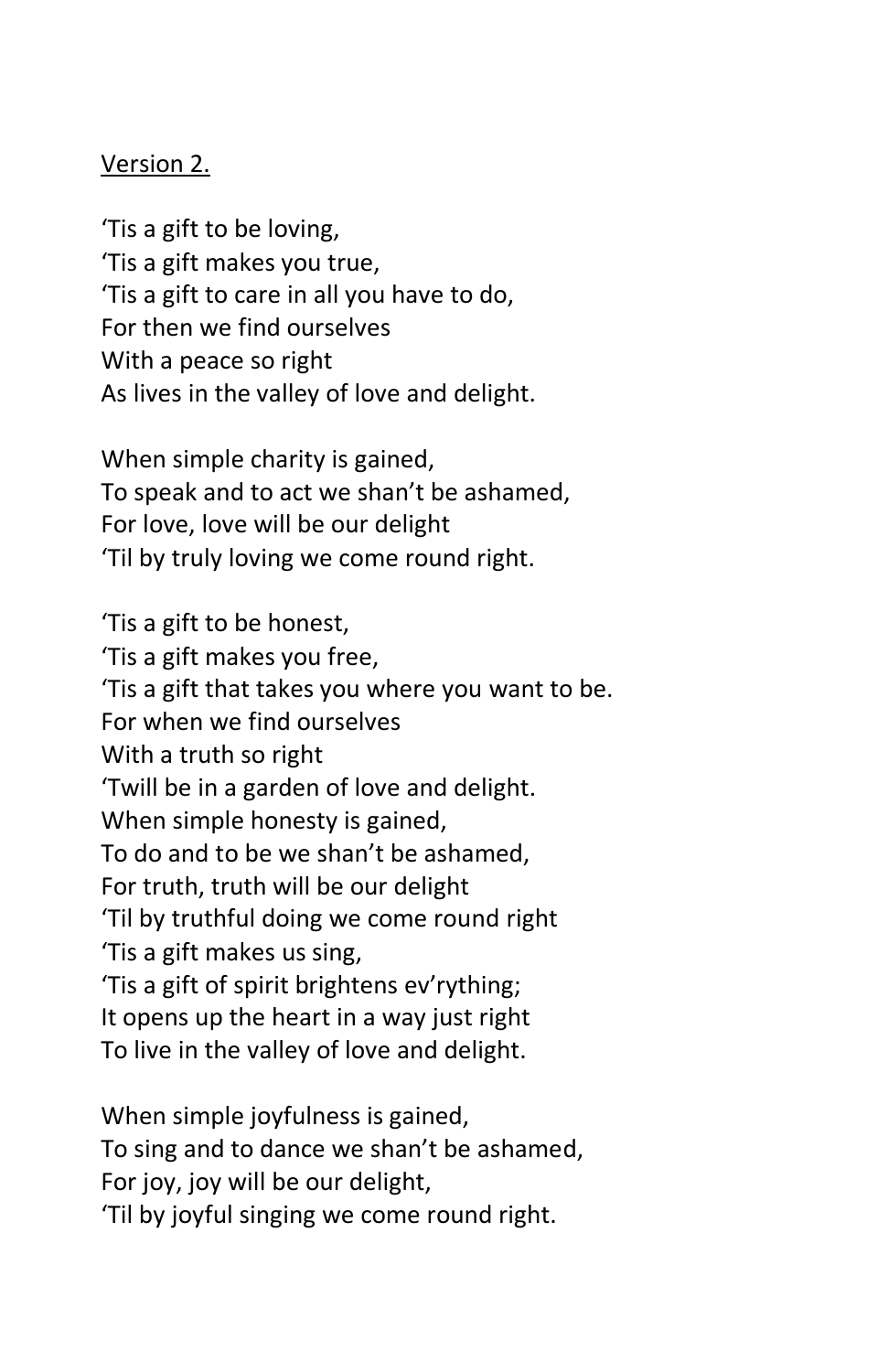#### **12. Seahorse Fantasy**

Words: Max Kapp, 1955 Tune: One Top of Old Smoky

Beside the blue ocean In pine-vestured Maine, There's a wide-stretching seashore, That calls me again, White seabirds are winging Their way through the air; The mermaids are combing Their lustrous green hair.

#### CHORUS:

Climb up on your seahorse, And ride through the foam; Ferry Beach is the harbor, And the harbor is home.

The dolphins are plunging In playful array. The great whales are spouting Pale fountains all day. You see the proud ships, lad, Their sails full of breeze, Slip down the horizon To the bright isles of ease. CHORUS

At night naughty stars swim In pools of the moon. While sand-fires are dancing To a landlubbers tune. The tides are a-washing Upon that fair shore;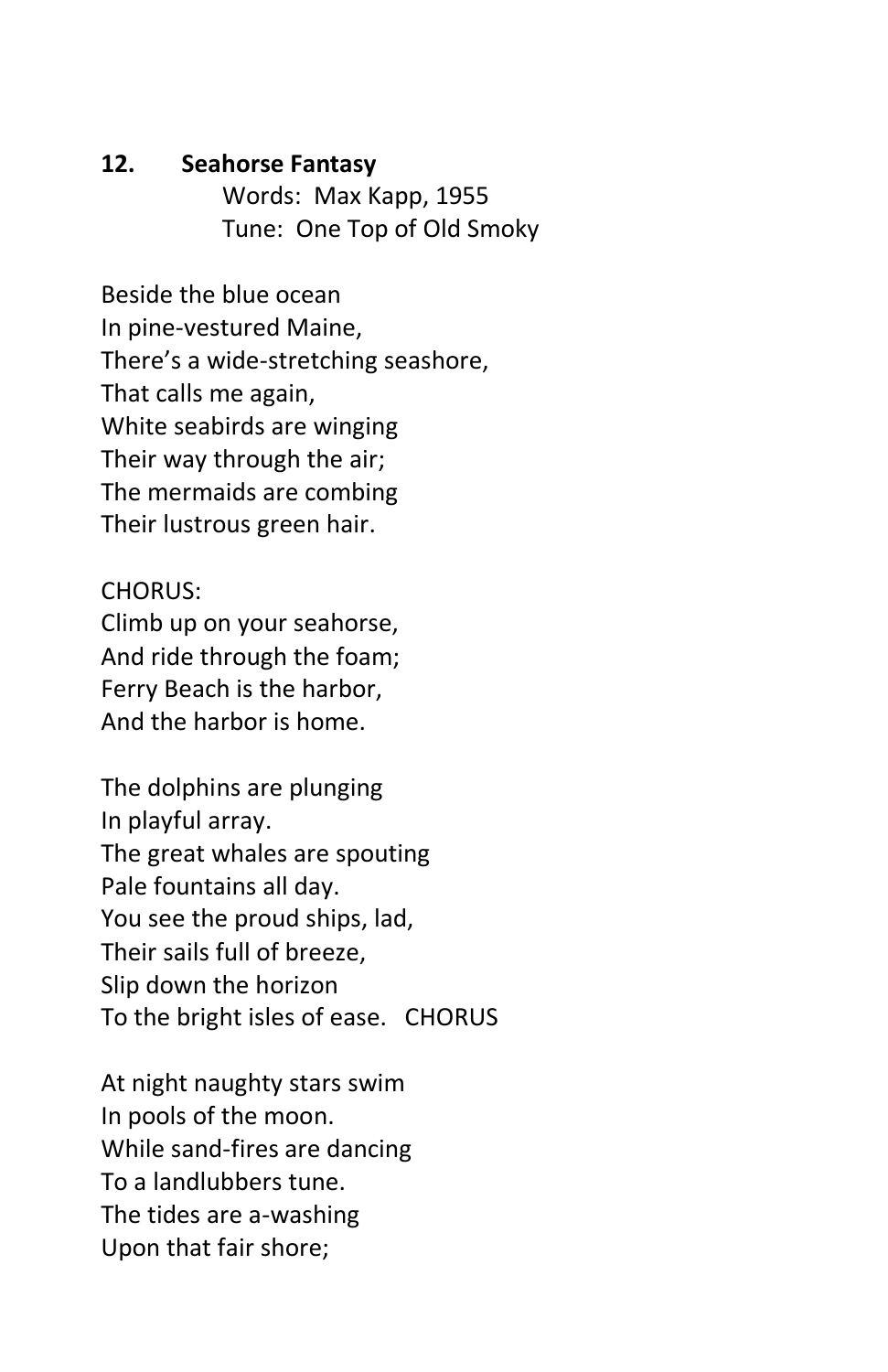Their musical thunder Intrigues me once more. CHORUS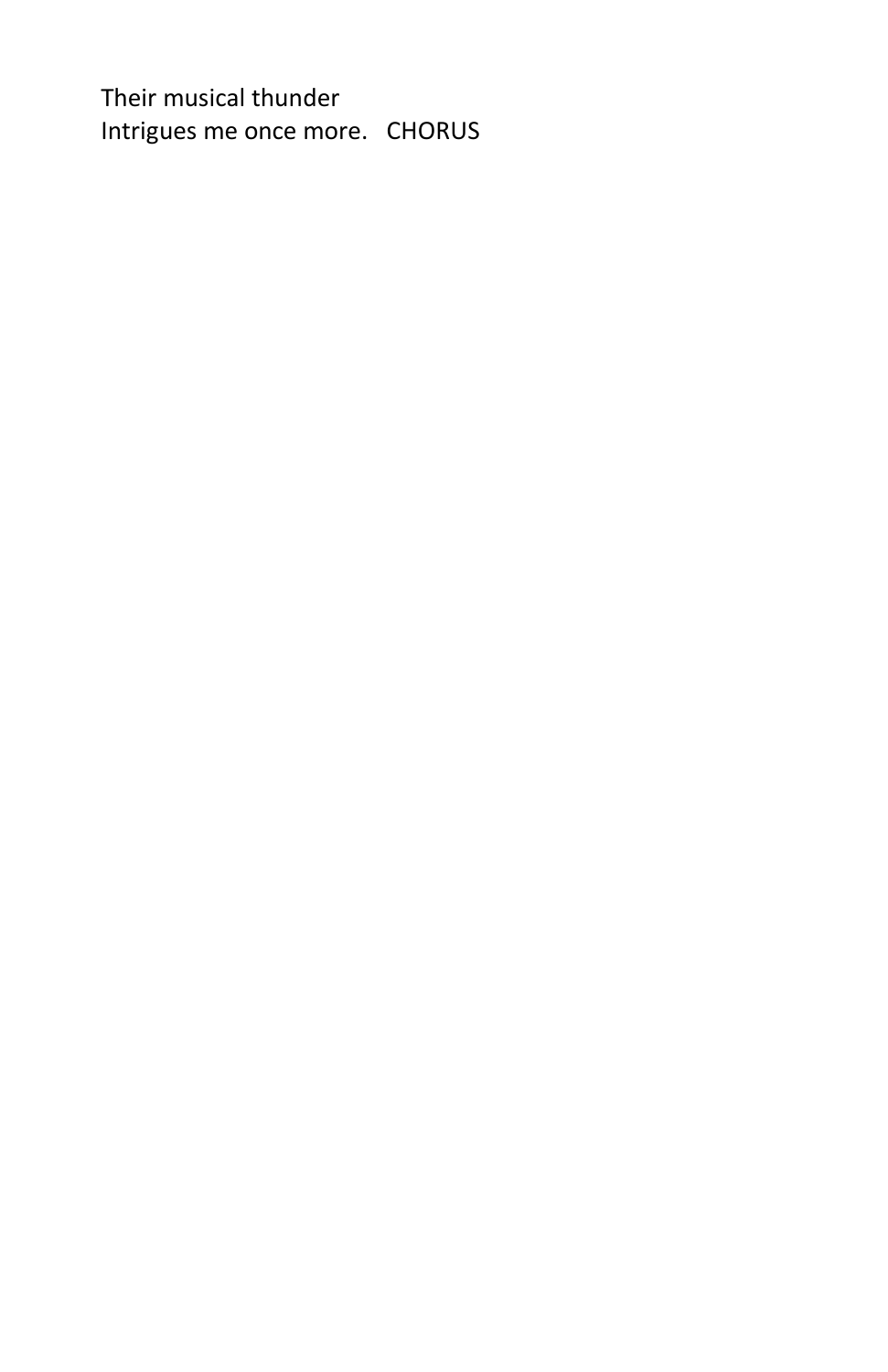#### **13. Flying Free**

Words and Music: Don Besig There is a place I call my own, Where I can stand, by the sea, And look beyond the things I've known, And dream that I might be free. Like the bird above the trees, Gliding gently on the breeze. I wish that all my life I'd be, Without a care and flying free!

But life is not a distant sky, Without a cloud, without rain. And I can never hope that I Can travel on without pain. Time goes swiftly on its way. All too soon we've lost today. I cannot wait for skies of blue, Or dream so long that life is through.

So life's a song that I must sing, A gift of love I must share. And when I see the joy it brings, My spirits soar through the air. Like a bird up in the sky, Life has taught me how to fly. For now I know what I can be, And now my heart is flying free.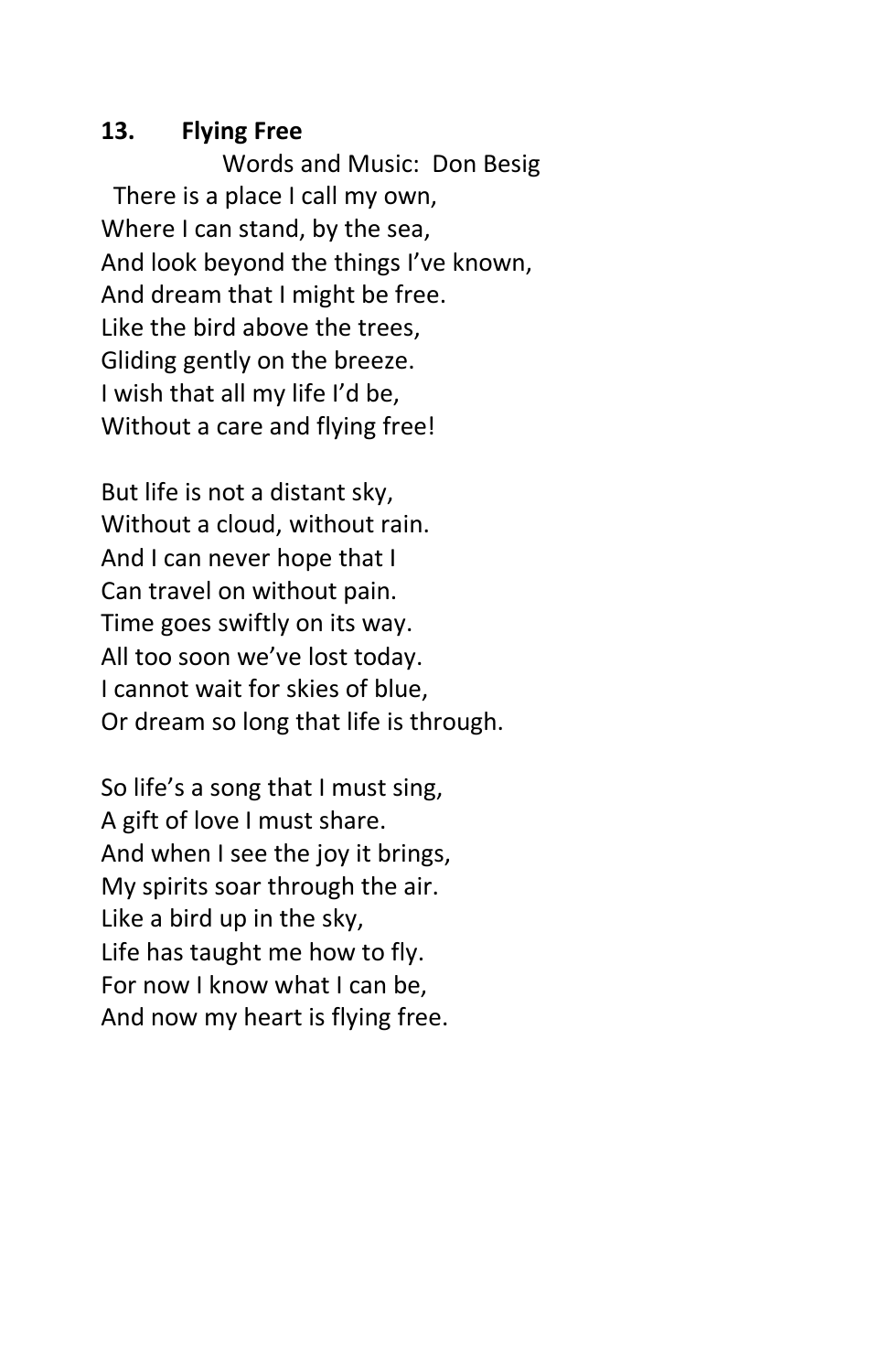#### 14. **Discovery**

Words: Max Kapp Tune: Drink to Me Only With Thine Eyes

I brought my spirit to the sea; I stood upon the shore; I gazed upon infinity; I heard the waters roar. And then there came a sense of peace; Some whisper calmed my soul, Some ancient ministry of stars Had made my spirit whole.

I brought my spirit to the trees That stood against the sky. I touched each wand'ring, careless breeze To know if God were nigh. And then I felt an Inner Flame That fiercely burned my tears; Uplift, I rose from bended knee To meet the asking years.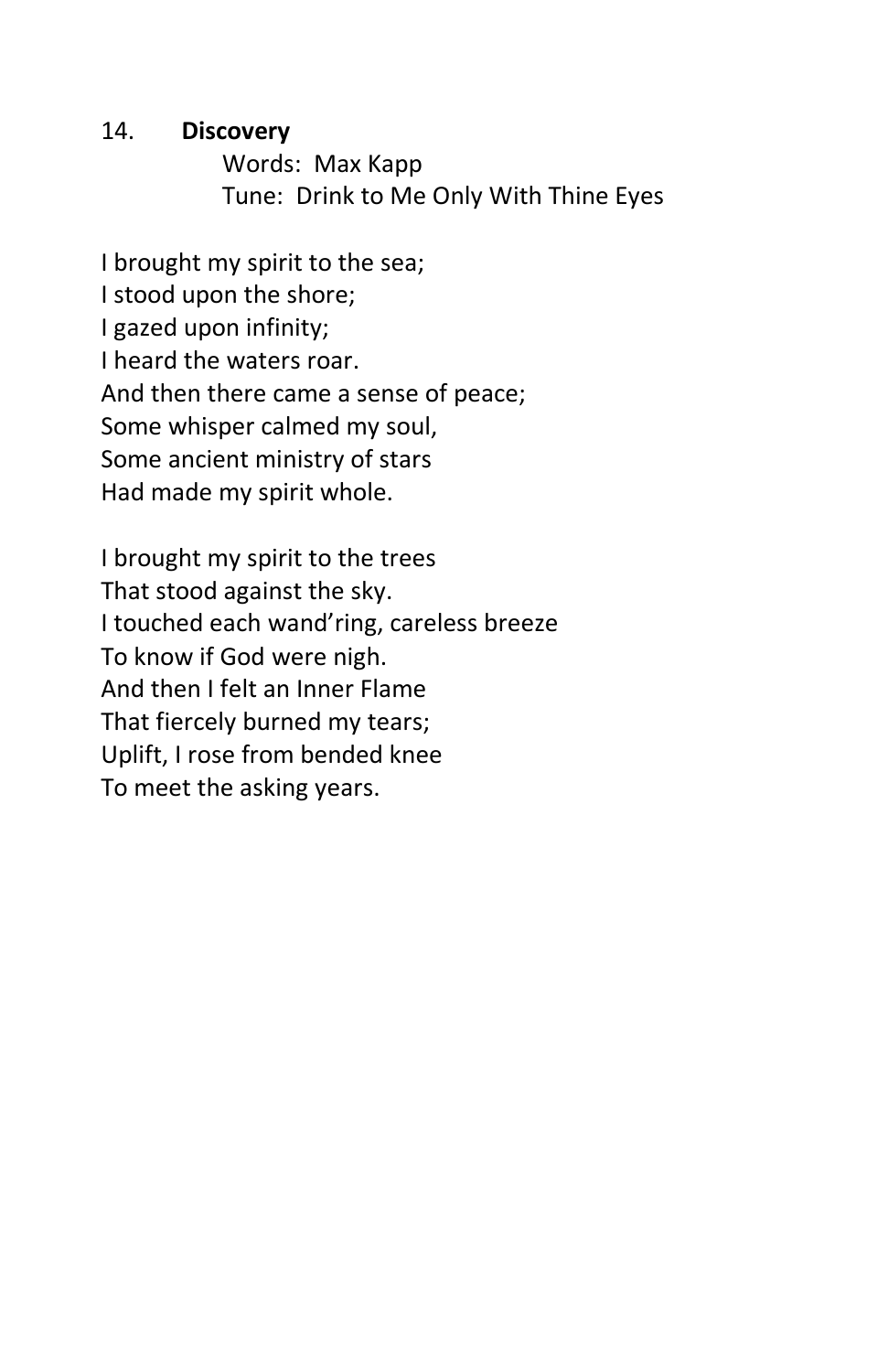# 15. **Vive la Ferry Beach** Words: The Kapp Family Tune: Vive la Compagnie

Come closer, me hearties, I'll spin ye a yarn, Vive la Ferry Beach! Its facts of importance yer sartin to larn, Vive la, vive la Ferry Beach, This is our song, Eager and strong, Vive la Ferry Beach!

Ho, fill up your beakers With bay rum and foam, Vive la Ferry Beach! And light up a dream Of your sweetheart and home, Vive la Ferry Beach! CHORUS

A fabulous treasure is hid in the sand, Vive la Ferry Beach! 'Twas brought here of old from many a land, Vive la Ferry Beach! CHORUS

There's a richness of sapphires And diamonds and gold, Vive la Ferry Beach! And blazing bright beauty That's never been told, Vive la Ferry Beach! CHORUS

'Tis yers for the finding, Come peep at the chart, Vive la Ferry Beach! CHORUS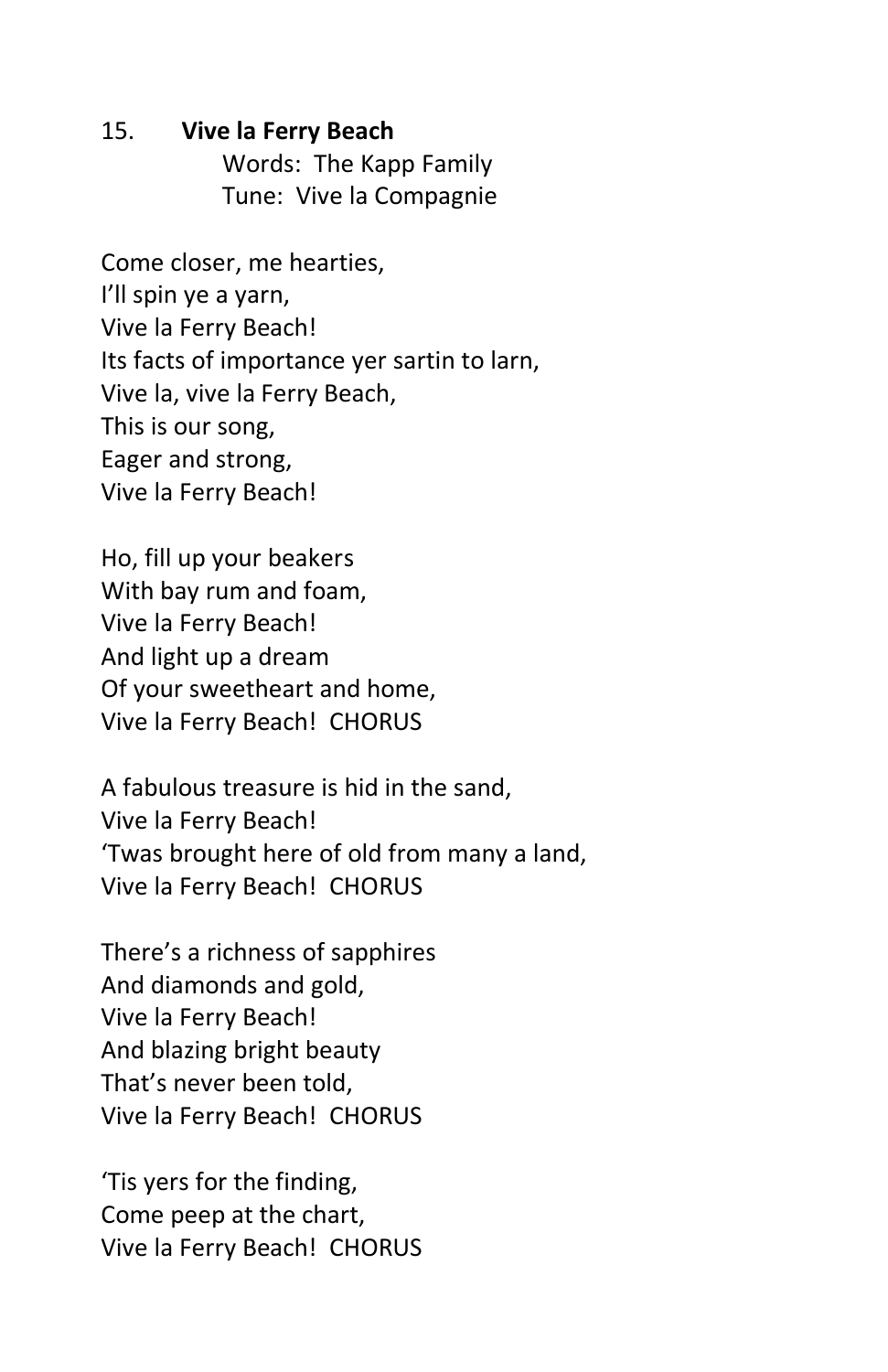Now this is a treasure exceedingly rare, Vive la Ferry beach! Ye can only keep what you're willing to share, Vive la Ferry Beach! CHORUS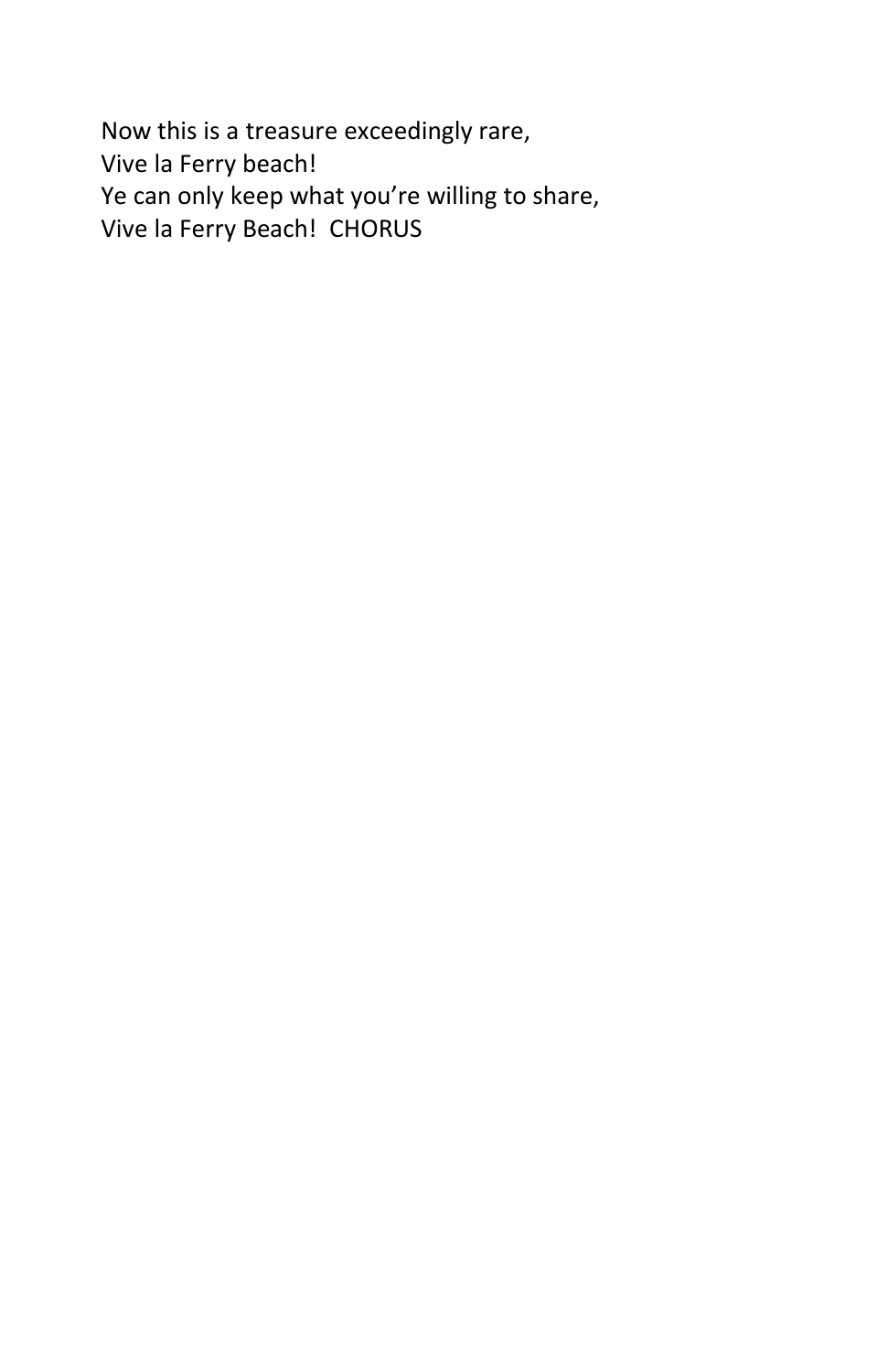# **16. We Are All One Planet**

Words & Music: Molly Scott

We are all one planet, All one people of Earth; All one planet, Sharing our living, our dying, our birth. And we won't stand by, Watching her die! Hearing her cry, and deny, We live as she lives, we die as she dies, And….. we're… (repeat)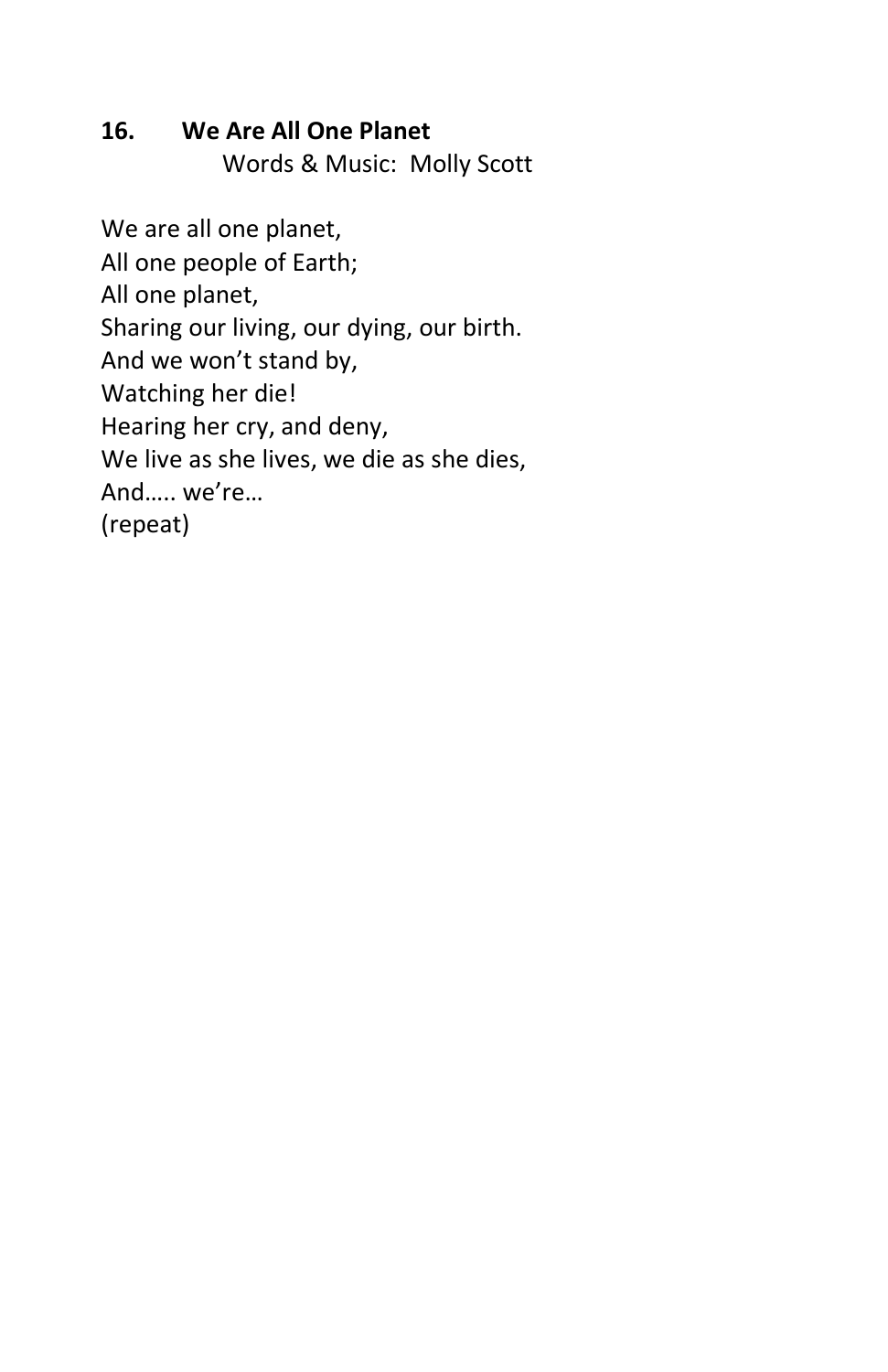# **17. Magic Penny**

Words & Music: Malvina Reynolds

# **CHORUS**

Love is something if you give it away, Give it away, Give it away. Love is something if you give it away, You end up having more.

It's just like a magic penny, Hold it tight and you won't have any. Lend it, spend it, and you'll have so many, They'll roll all over the floor, for… **CHORUS** 

So let's go dancing 'til the break of day, And if there's a piper, we can pay, For love is something if you give it away, You end up having more. **CHORUS**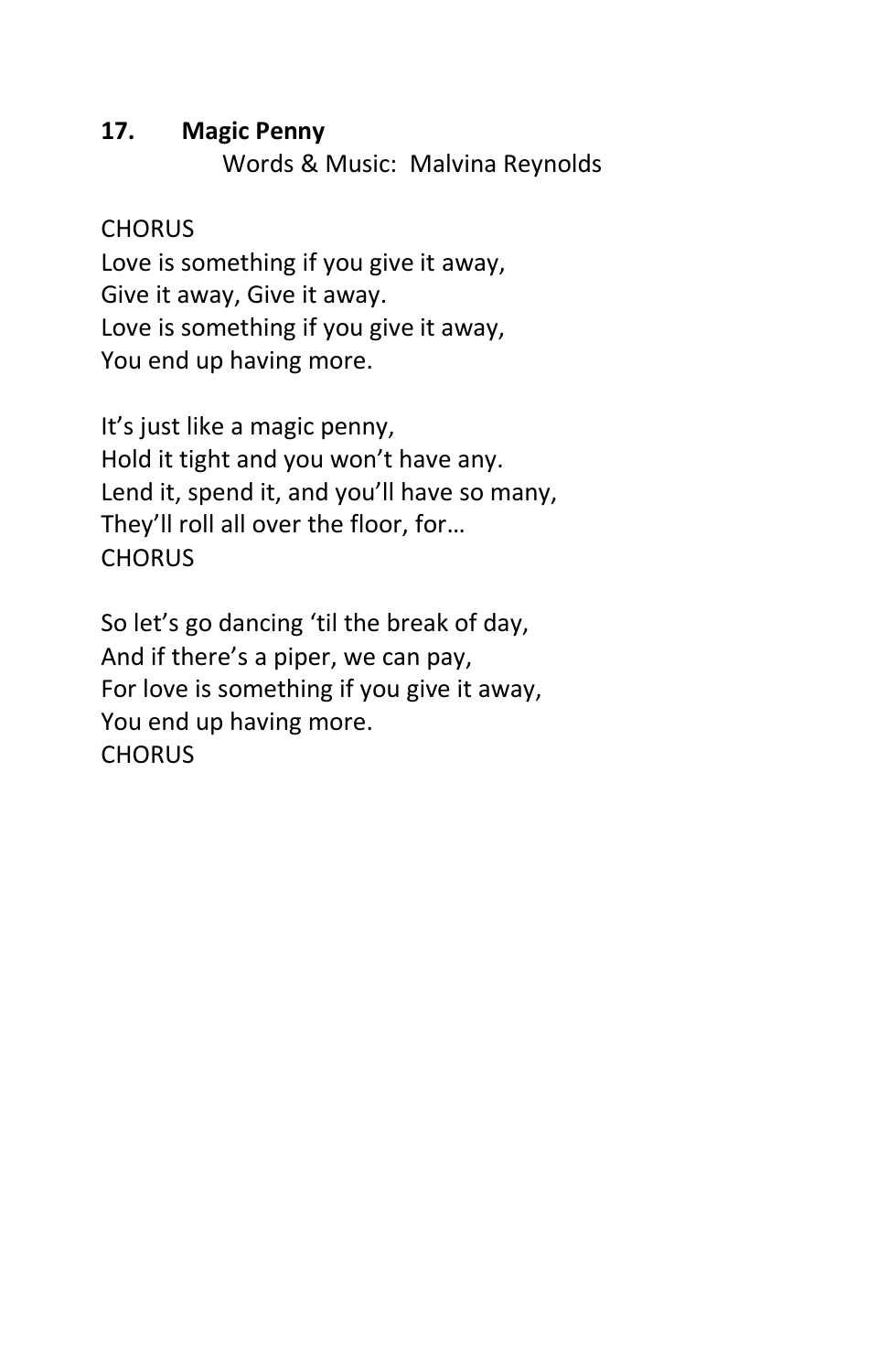#### **18. Love is a Circle** Words & Music: Phyllis Hiller

Love is a circle, round and round, Love is up, love is down, Love is inside, trying to get out, Love is whirling and twirling about.

CHORUS: Love is a circle, it knows no bounds. The more you give, the more comes around. Love is ours alone to give. It lives in us, it's beautiful.

Love is a circle trying to bend, Love is darkness waiting for light, Love is power and love is might. **CHORUS** Love is a laugh, love is a look, Love is the chance somebody took, Love will hide, love will show, The more you give, the more it grows. **CHORUS**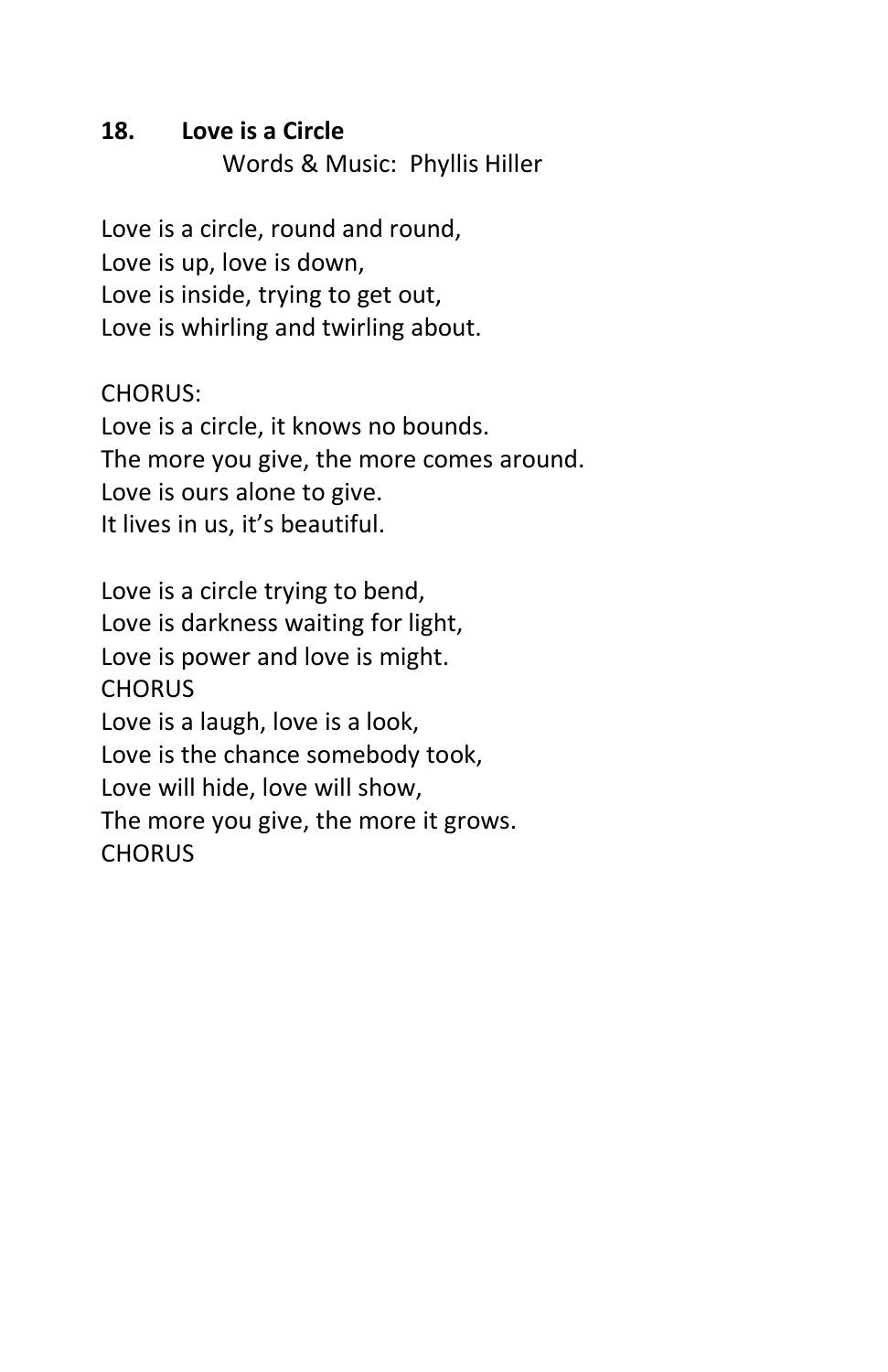#### **19. Let There Be Peace on Earth** Words & Music: Miller and Jackson

Let there be peace on earth, And let it begin with me. Set there be peace on earth, The peace that was meant to be.

With God our father-mother, Children all are we. Let us walk with each other In perfect harmony.

Let peace begin with me, Let this be the moment now. With ev'ry step I take, Let this be my solemn vow:

To take each moment and live each moment In peace eternally. Let there be peace on earth And let it begin with me.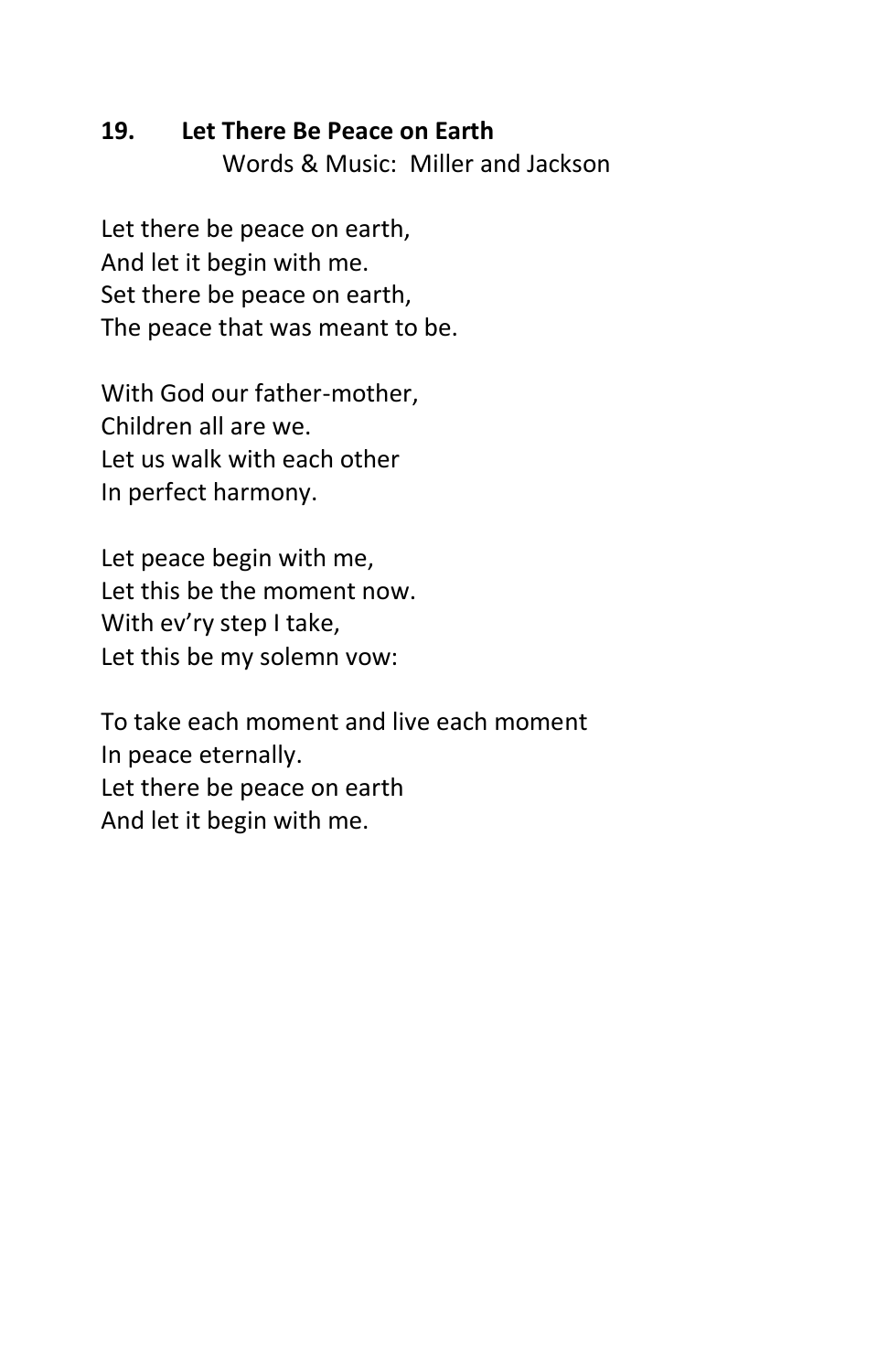#### **20. A Song of Peace**

Words: Lloyd Stone Tune: Finlandia, by Sibelius

This is my song, O God of all the nations, A son of Peace For lands afar and mine; This is my home, The country where my heart is, Here are my hopes, My dreams, my holy shrine; But other hearts In other lands are beating With hopes and dreams As true and high as mine.

My country's skies Are bluer than the ocean, And sunlight beams On cloverleaf and pine. But other lands Have sunlight, too and clover, And skies are ev'rywhere as blue as mine. Oh, hear my song, Thou God of all the nations, A Song of Peace For their land and for mine.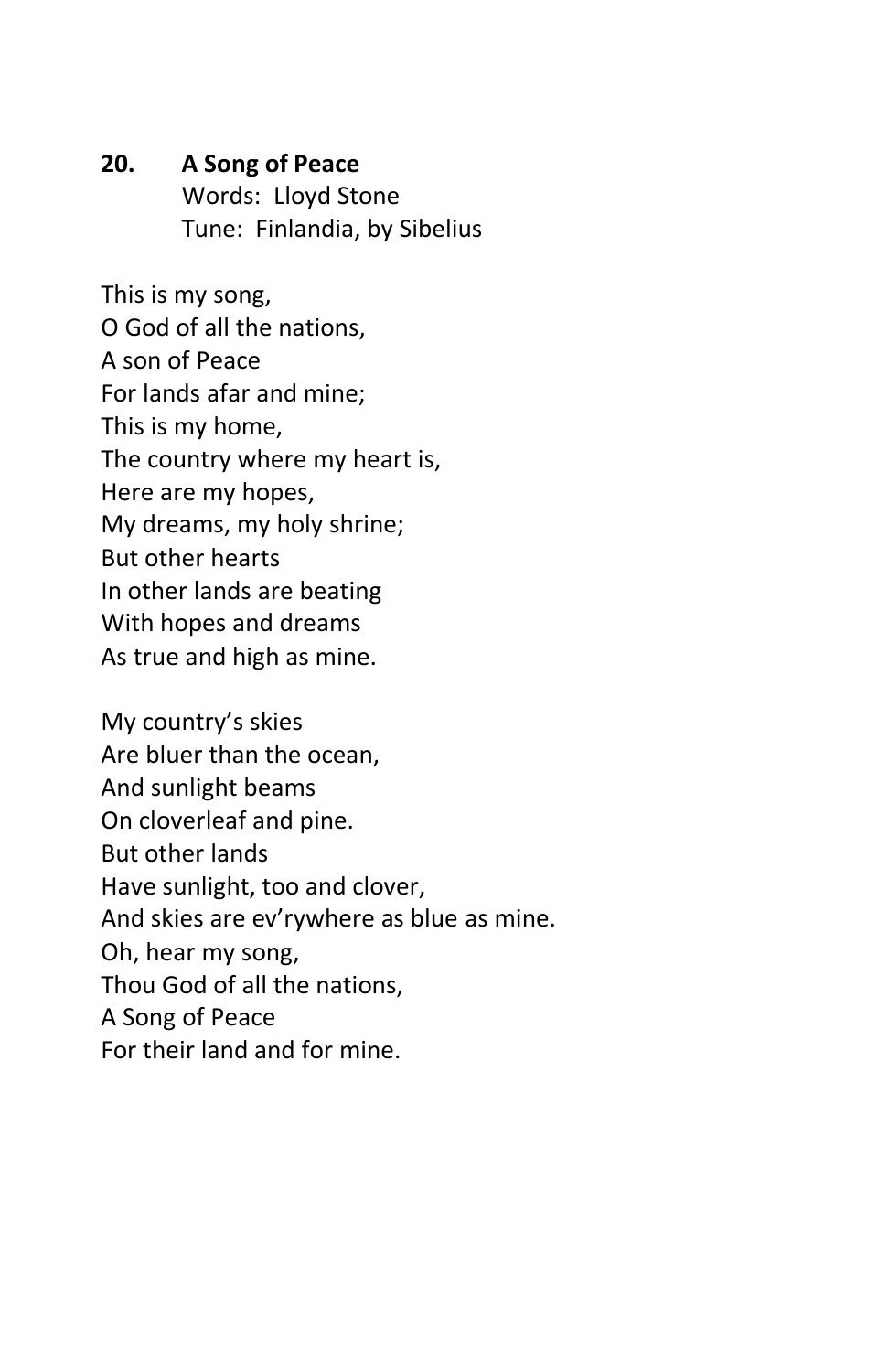#### **21. Blowin' In the Wind** Words & Music: Bob Dylan

How many roads must a man walk down? Before you call him a man? Yes'n how many seas must a white dove sail Before she sleeps in the sand? How many times must the cannonballs fly? Before they're forever banned?

**CHORUS** The answer, my friend, Is blown' in the wind; The answer is blowin' in the wind.

How many times must a man look up? Before he sees the sky? How many ears must one man have Before he can hear people cry? How many deaths will it take 'til he knows That too my people have died? **CHORUS** How many years can a mountain exist Before it's washed to the sea? How many years can some people exist Before they're allowed to be free? How many times can a man turn his head Pretending he just doesn't see? **CHORUS**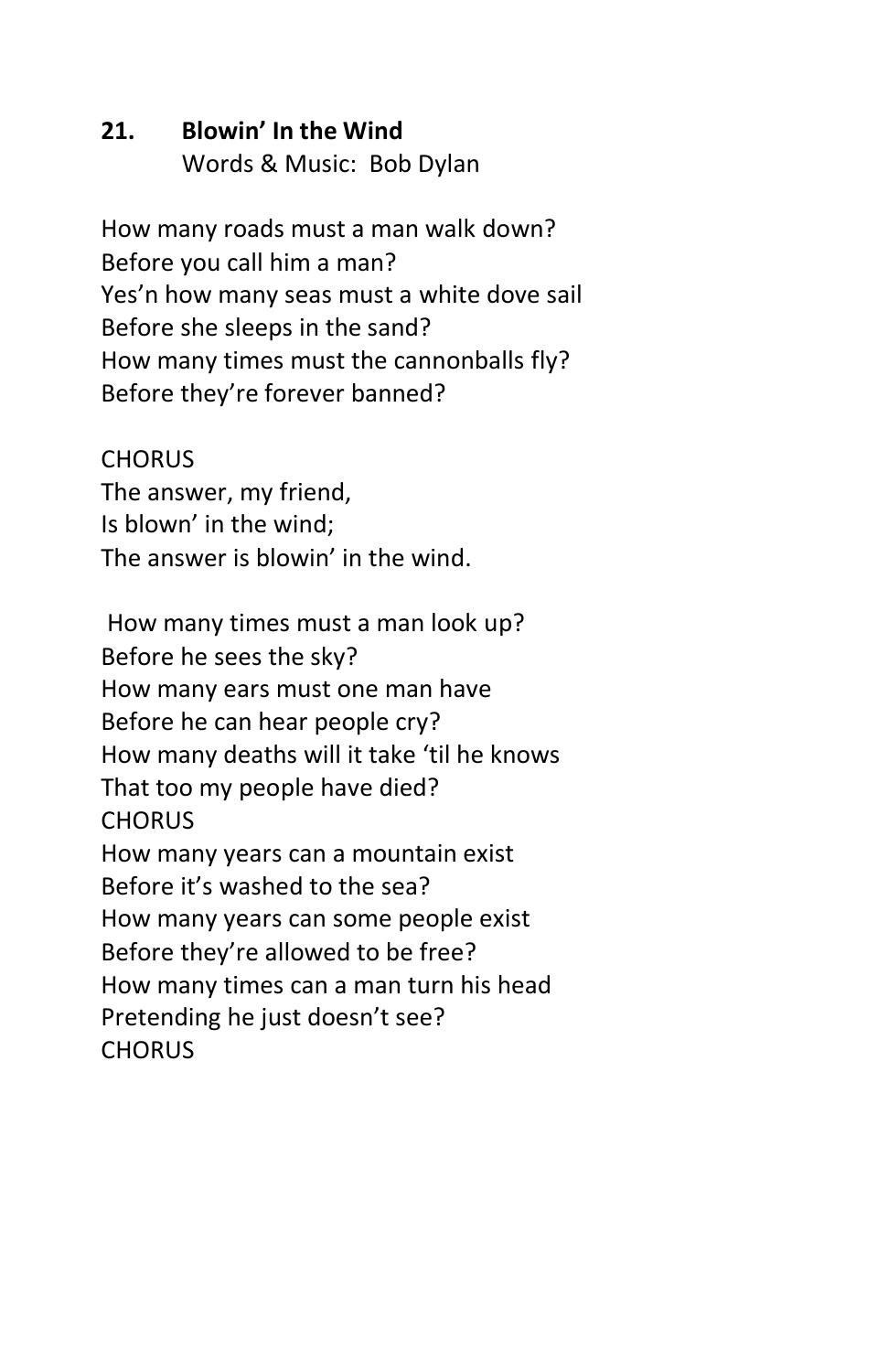# **22. A Beach Named Ferry Beach**

Words: John Packard, 1981

In Saco, Maine, there is a beach named Ferry, With towering pines and lots of salt sea air. There's an old hotel That looks out to the islands, And lots of friendly folks to greet you there.

**CHORUS** I love to listen to waves roll by, And love –watching the seagulls fly, And, friends, are gathering on the sand. It takes me back to Ferry Beach again.

Some folks here they come to find religion, And others come leave their care behind; Some come for some peaceful introspection, There's many things a searcher here can find. **CHORUS** 

There's a power in this place That binds you to it. Your spirit moves where ocean meets the land. You get to keep what gifts This place may give you, Like a memory of a castle in the sand. **CHORUS**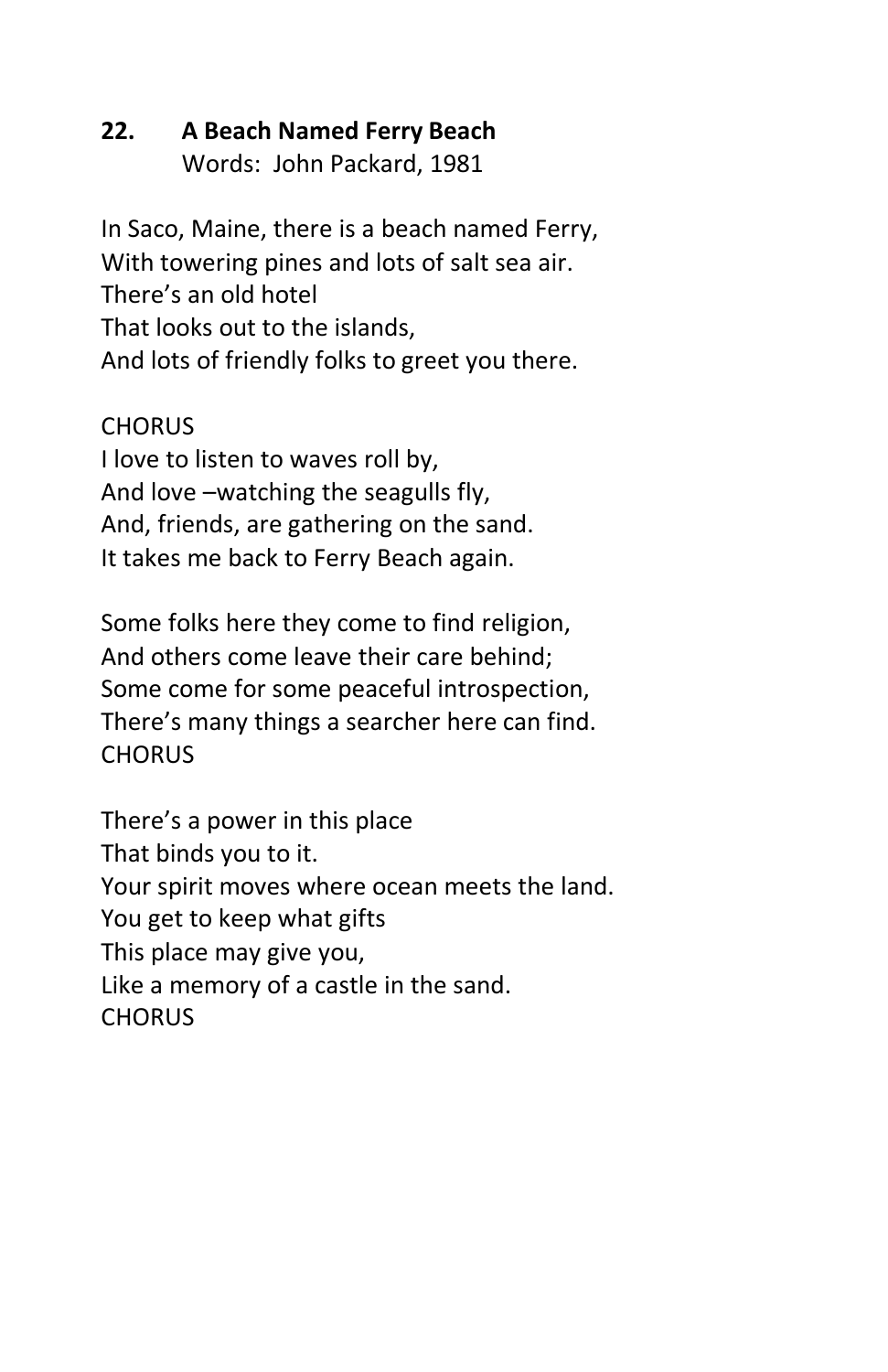#### **23. Amazing Grace**

Words: John Newton Last verse by NY YM Quakers Music: Virginia Harmony, 1831

Amazing grace! How sweet the sound That saved a soul like me. I once was lost and now am found, Was blind but now I see.

'Twas grace that taught my heart to fear And grace my fears relieved. How precious did that grace appear The hour I first believed.

Through many dangers, toils & snares I have already come.

'Tis grace that brought me safe thus far And grace will lead me home.

When we've been here 10,000 years Bright shining as the sun, We've no less days to sing God's praise Than when we first begun.

Amazing grace has set me free To touch, to taste, to feel. The wonders of accepting Love Have made me whole and real.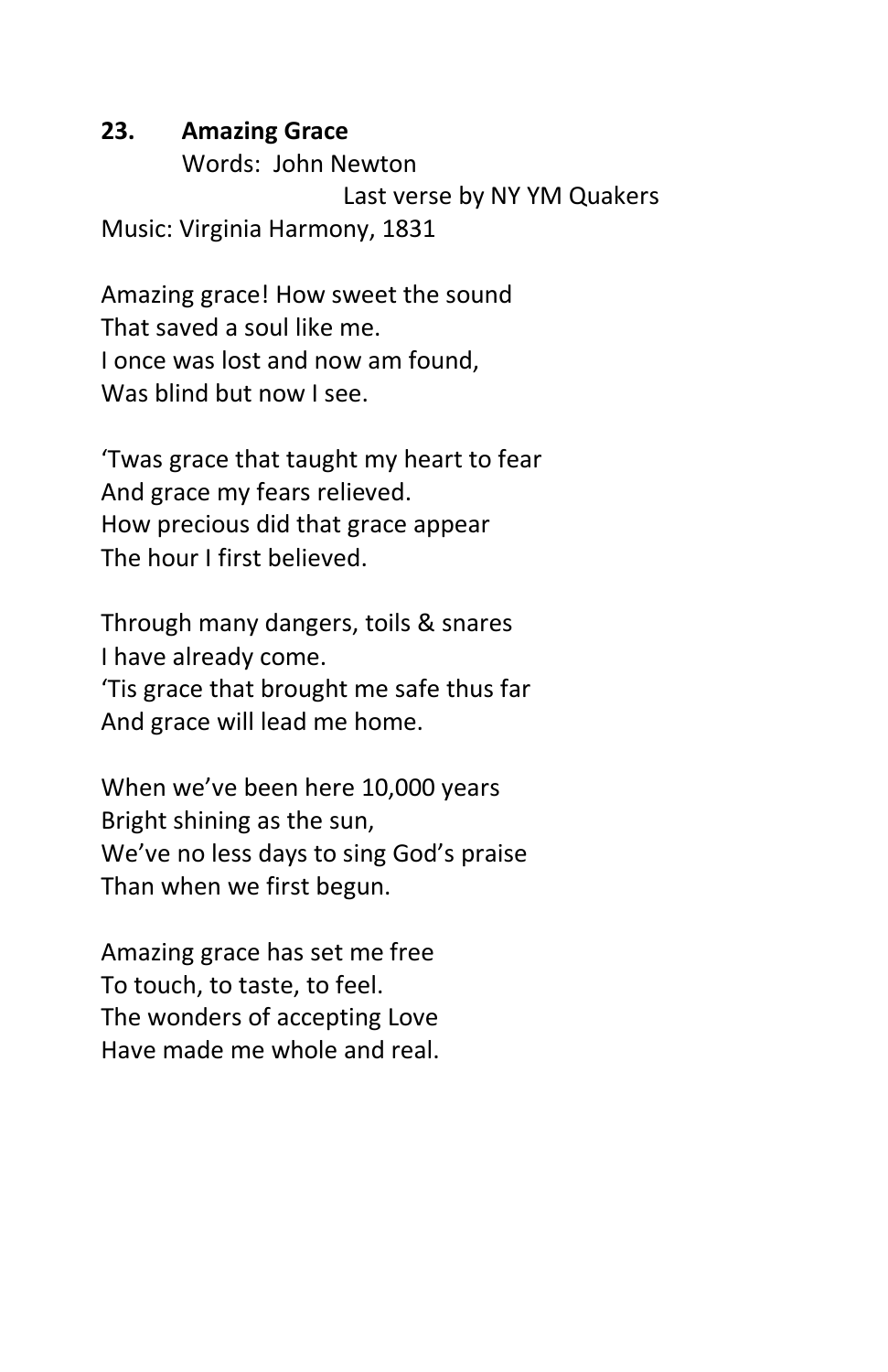**24. Ferry Beach Peace Song** Words: Joy E. McNaughton Tune: Study War No More

Gonna learn a new song of peace To sing at Ferry Beach (3x) Gonna learn a new song of peace To sing at Ferry Beach, And study war no more.

#### **CHORUS**

We ain't gonna study war no more (6x) We learn new things and make new friends Each year at Ferry Beach, And study war no more. CHORUS

Gonna go back home and work for peace Like here at Ferry Beach (3x) Gonna go back home and work for peace Like here at Ferry Beach, And study war no more. CHORUS

We'll come back to this peaceful place, Back here to Ferry Beach (3x) We'll come back to this peaceful place, Back here to Ferry Beach, And study war no more. CHORUS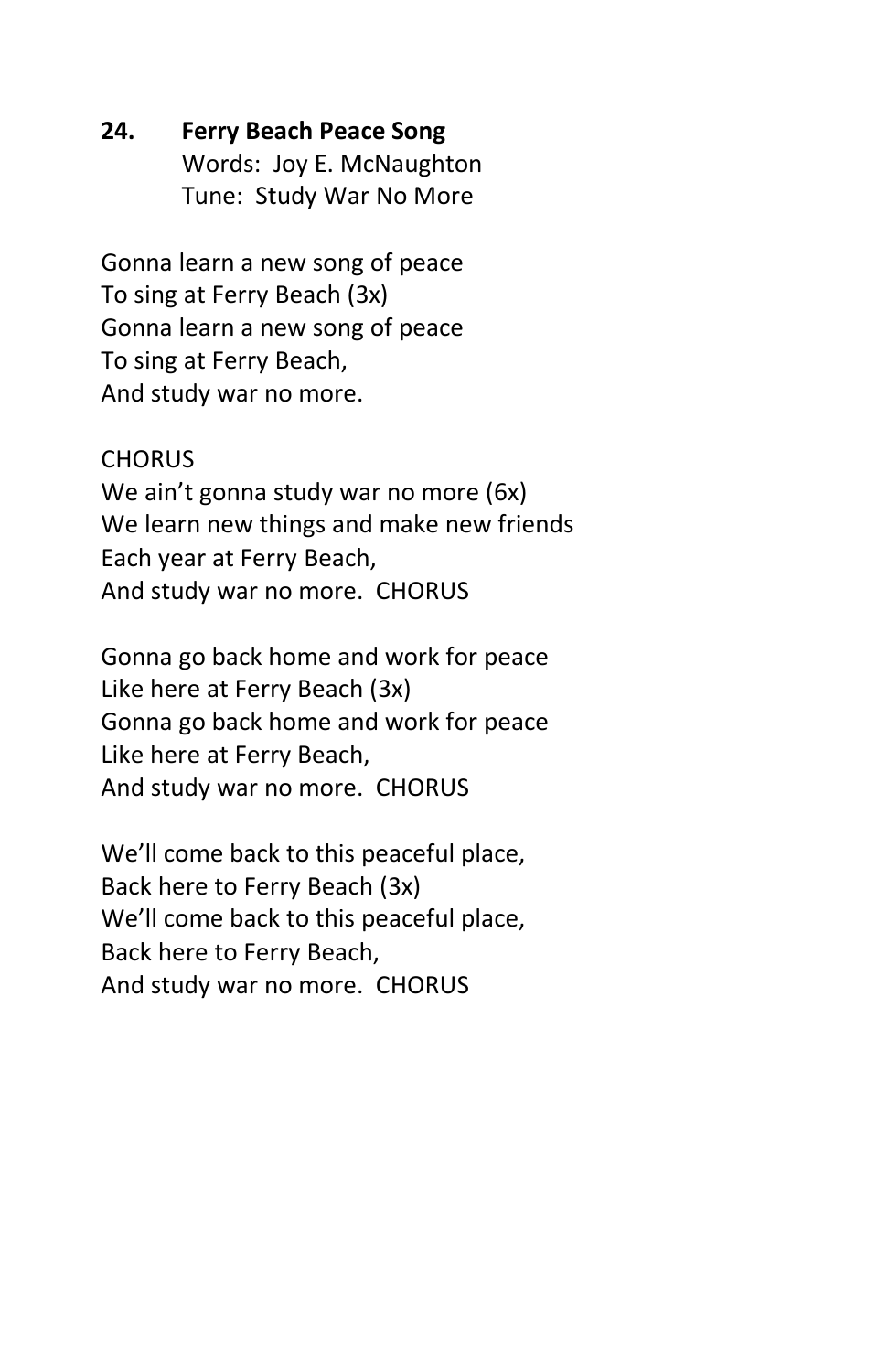# **25. Song of the Soul**

Words & Music: Chris Williamson

Open mine eyes that I may see Glimpses of truth thou hast for me; Open my eyes, illumine me, Spirit divine.

Love of my life, I am crying. I am not dying, I am dancing. Dancing along in the madness, There is no sadness, Only a song of the soul…

CHORUS: And we'll sing this song, Why don't you sing along, And we can sing for a long, long time. Why don't you sing along, Why don't you sing this song, And we can sing for a long, long, time.

What do you do for a living? Are you forgiving, giving shelter? Follow your heart, love will find you, Truth will unbind you, Sing out a song of the soul… CHORUS

Come to your life like a warrior, Nothing will bore you, You can be happy. Let in the light it will heal you, And you can feel you, Sing out a song of the soul… CHORUS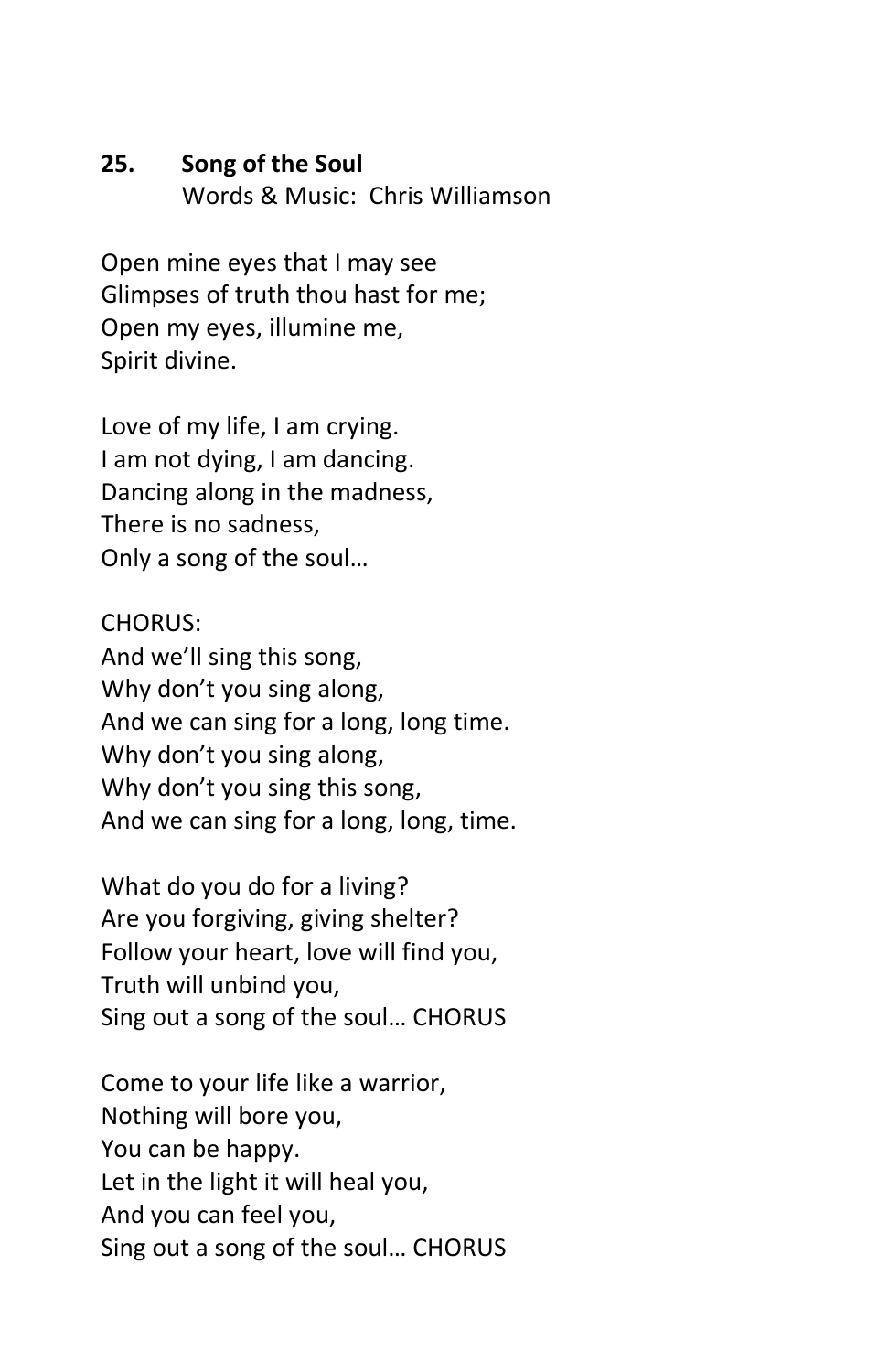#### **26. Morning Has Broken** Music: Irish Folk Tune

Version 1 – Words: Judy Cubble, 1974

Morning has broken over the ocean. Seagulls are flying over the dunes. Wind in the pine grove, sun on the water; People are sharing each other's love.

This is the place we rest from the humdrum. Leave all our cares and worries behind. Making new friendships, finding a seashell; Each of us caring for Ferry Beach.

Version 2 – Words: Raymond C. Hopkins, 1985- In Commemoration of Fifty Successive Years at Ferry Beach

Mine is the sunlight Mine is the soft breeze Mine is the ocean, lapping the shore. Mine are the friendships Mine is the spirit Spirit of this place, called Ferry Beach.

Mine are the moonshells Mine are the sand dunes Mine are the seagulls, flying so free. Mine are the friendships Mine is the spirit Spirit of the place, called Ferry Beach.

Mine is the laughter Mine is the singing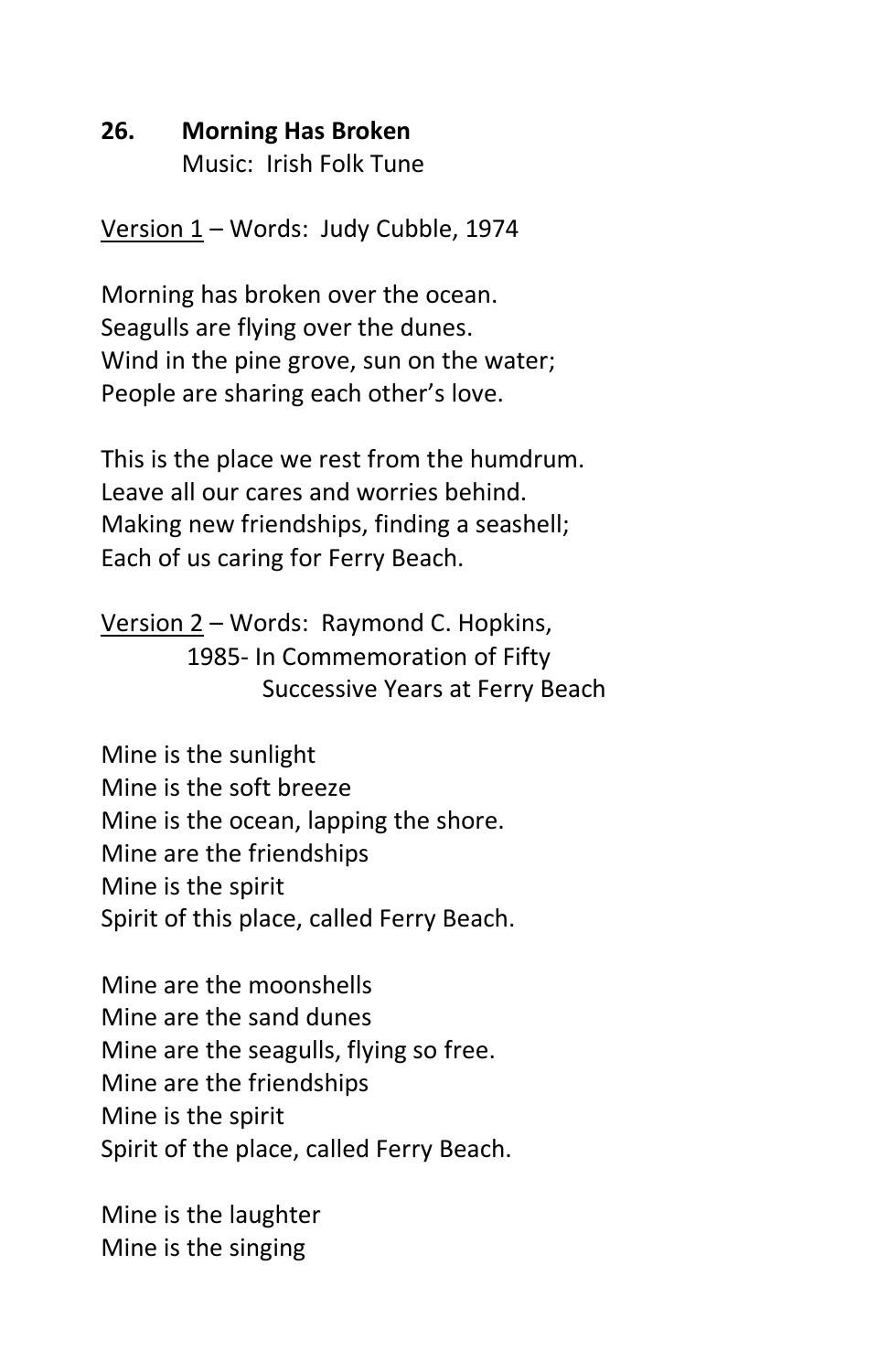Mine is the meal bell, tolling so loud. Mine are the friendships Mine is the spirit Spirit of the place, called Ferry Beach.

Mine are the pine trees Mine are the campfires, Mine are the children, playing at games. Mine are the friendships Mine is the spirit Spirit of this place, called Ferry Beach.

Version 3 – Words: Deane Starr, 1983

Sunlight is fading, darkness is gath'ring Soon we will come to the end of the day. Praise for the sunset! Praise for the evening! Promise of rest from life's busy way.

Thru the bright sunlight, Stars have been waiting To send their soft glow, guiding the night. Praise for the gleaming! God's perfect balance of darkness and light.

Ours is the starlight! Ours is the darkness! Ours is the rest from labor and fear. Praise for the nighttime! Praise for the resting! Praise for the sureness—God's ever here.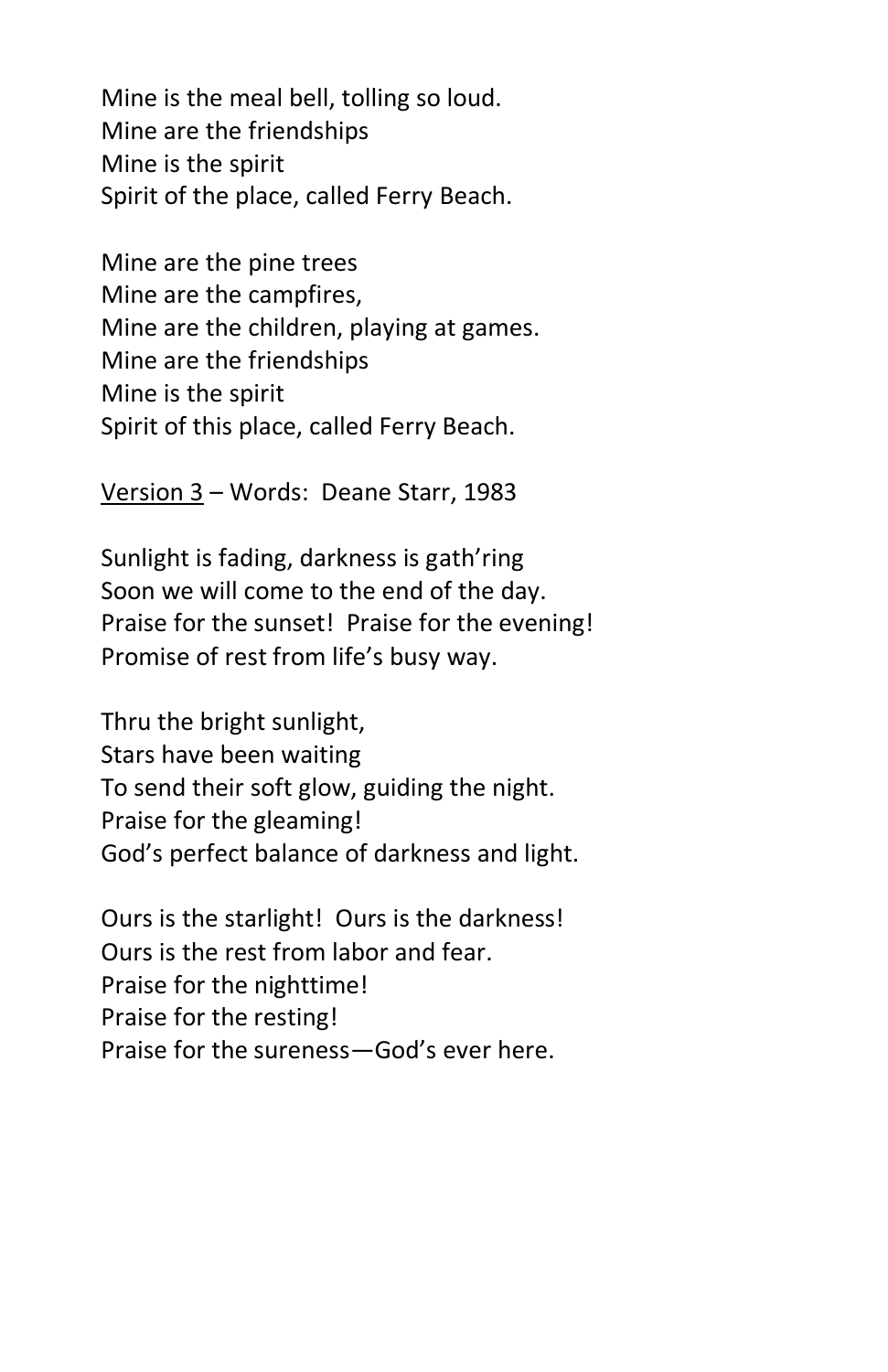#### **27. Take up the Song** Words & Music: Carole Etzler & Brenda Chambers 1986

CHORUS:

Take up the song! Carry it on. 'Til all the world, joins in to sing along. Take up the song. Let your life sing!

Sound the notes of freedom And lift a song of peace. Praise a cry for justice And never let it cease. CHORUS

Dance with wind and water And live in harmony With every living creature In all the land and sea. CHORUS Share the search for meaning, The quest fro liberty, The mystery and the wonder That set our spirits free. CHORUS

Keep alive the vision Of world community 'Til voices of all people Become a symphony. CHORUS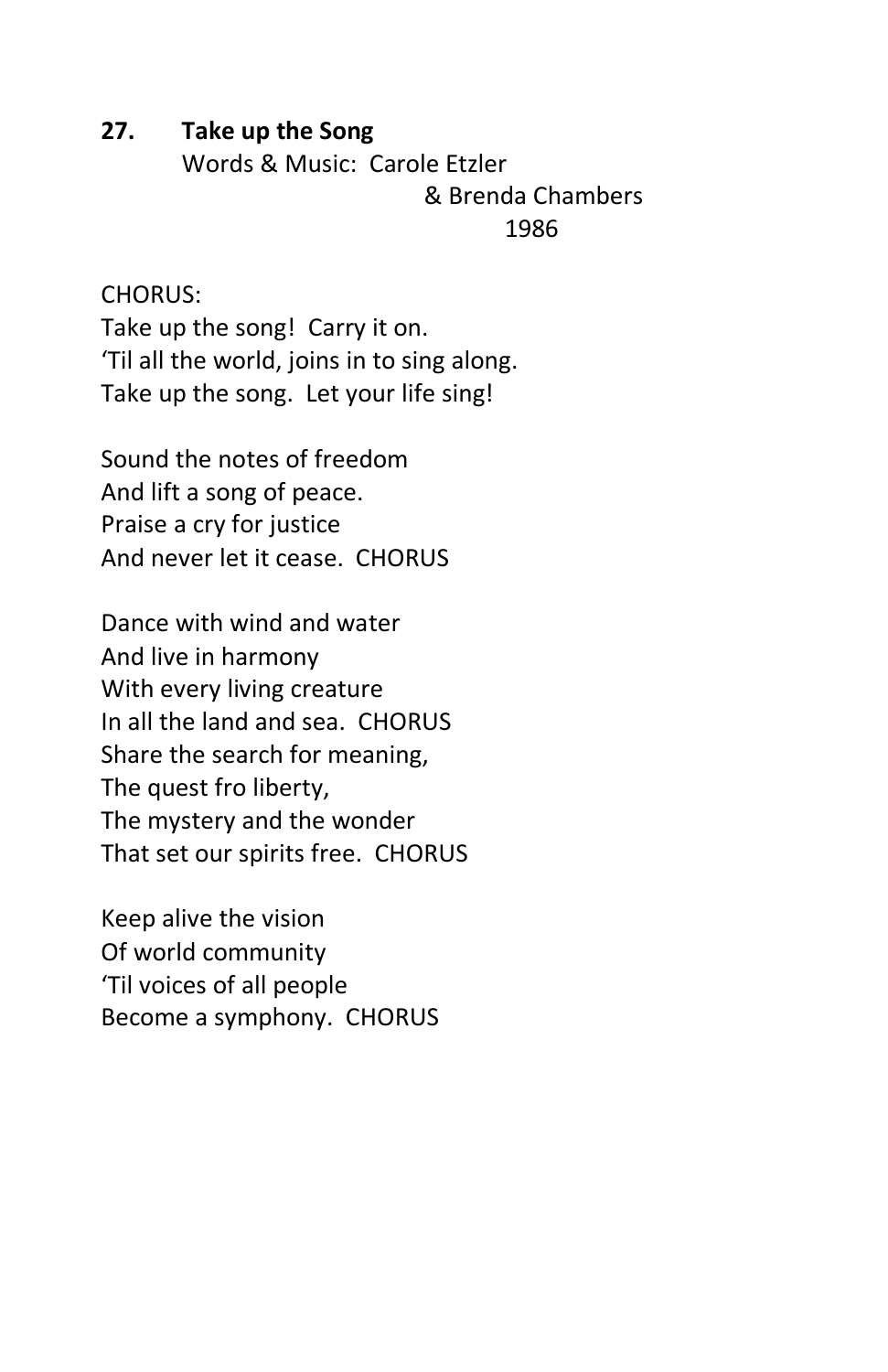**28. My Memories Reach** Words: Max Kapp, 1936 Music: Smilin' Through

When I glimpse a white sail On the edge of the sea, And a good wind is bringing her home, Then I dream of a harbor, Yes, a far, far- off harbor, And my memories reach Toward Ferry Beach, Again.

When I see the night sky And march of the stars, And the round moon That shepherds them home, Then I vision a haven, Aye, a sweet, lamp-lit haven, Toward Ferry Beach, Again.

When I see the red embers Aglow in the sand, And the ocean moans low on the shore, Then I dream of my comrades, And their hushed, circled prayer, And my memories reach Toward Ferry Beach, Again.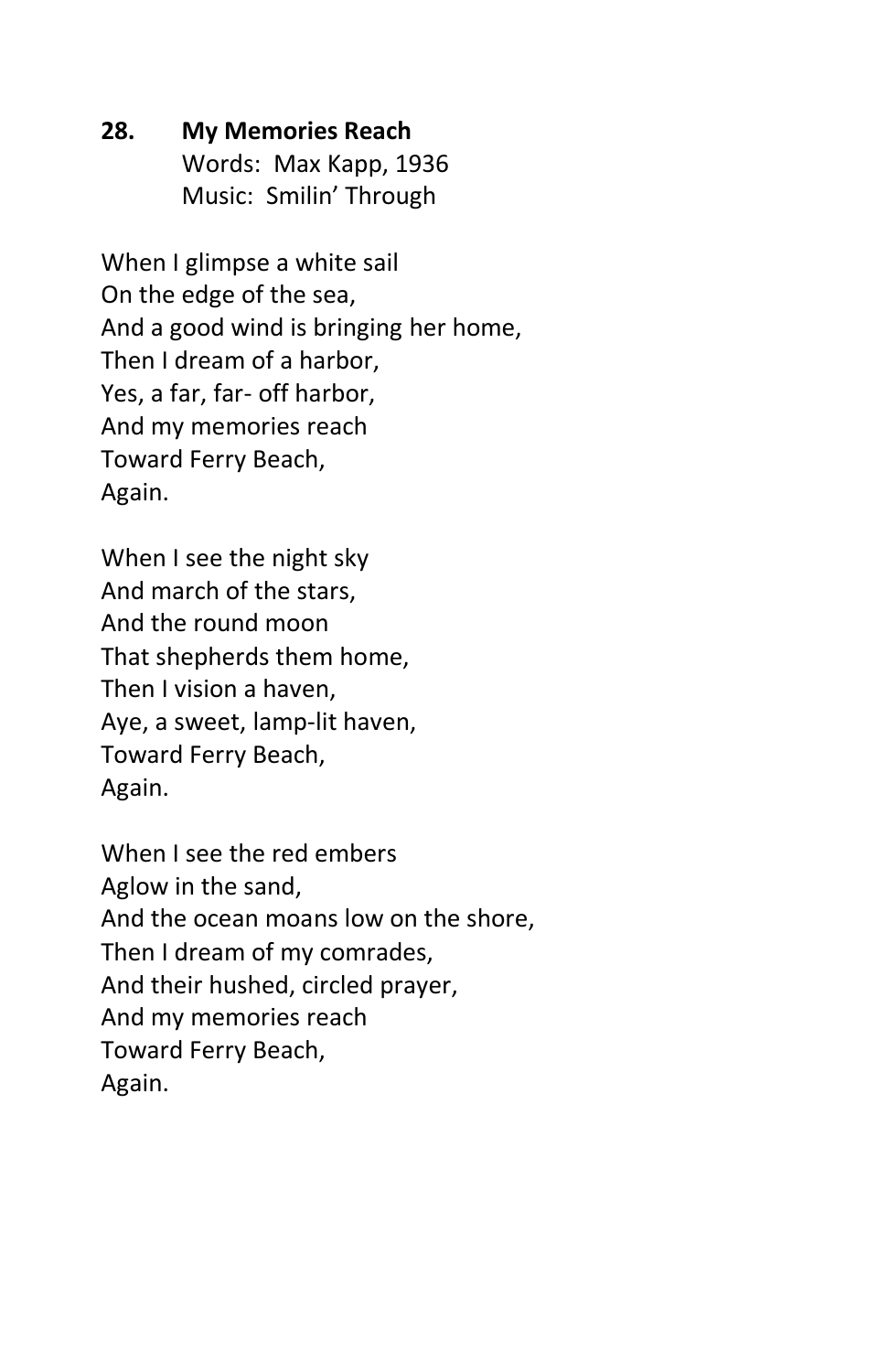## **29. The Garden Song** Words and Music: Dave Mallett

#### CHORUS:

Inch by inch, row by row, Gonna make this garden grow, All it takes is a rake and a hoe And a piece of fertile ground. Inch by inch, row by row, Someone bless these seeds I sow. Someone warm them from below, 'Til the rains come tumbling down.

Pulling weeds and picking stones, We are made of dreams and bones. Feel the need to grow my own, 'cause the time is close at hand… Grain by grain, sun and rain, Find my way in nature's chain, Tune my body and my brain To the music from the land. CHORUS Plant your rows straight and long, Temper them with prayer and song. Mother Earth will make you strong If you give her love and care. That old crow watching hungrily From his perch in yonder tree… In my garden I'm as free As that feathered thief up there. CHORUS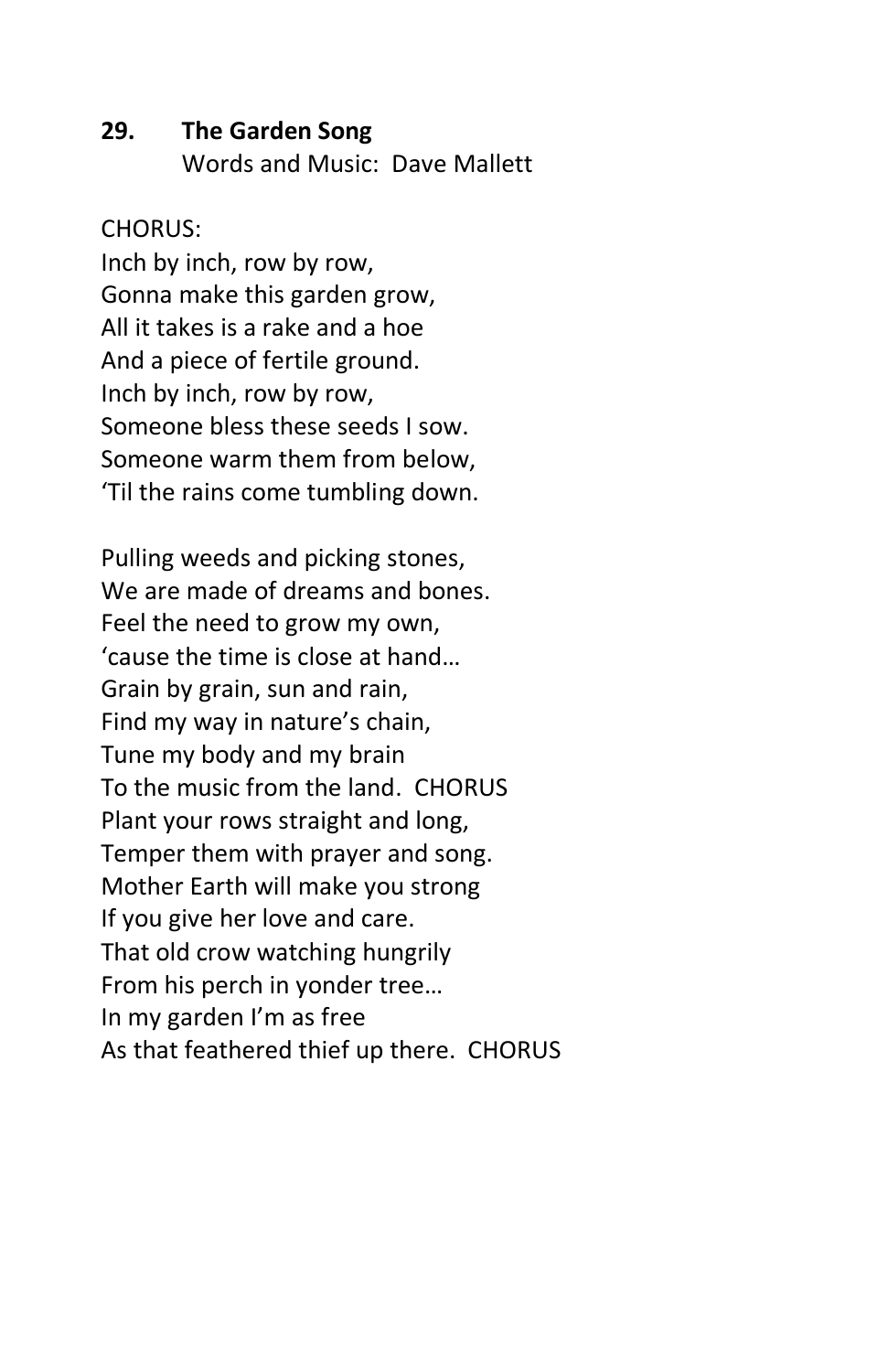#### **30. Our Ferry Beach**

Tune: John Henry Hanhisalo Words: Vincent Strohman, adapted

Our Ferry Beach – we sing of thee, You'll linger in our memory. Let come what may, in after days We'll only speak of you with praise.

Now we rejoice –you are our choice, Of all that's true and best in life. So let the bells ring out And let the seagulls shout For our fair, Ferry Beach.

From far and near we're gathered here, To keep a fine festive holiday; The work is done, the time has come To set the world in happy tune.

So we'll rejoice and lend a voice-We sing for universal truth. So cast your blues away, Just give a BIG HOORAY! For our dear, FERRY BEACH.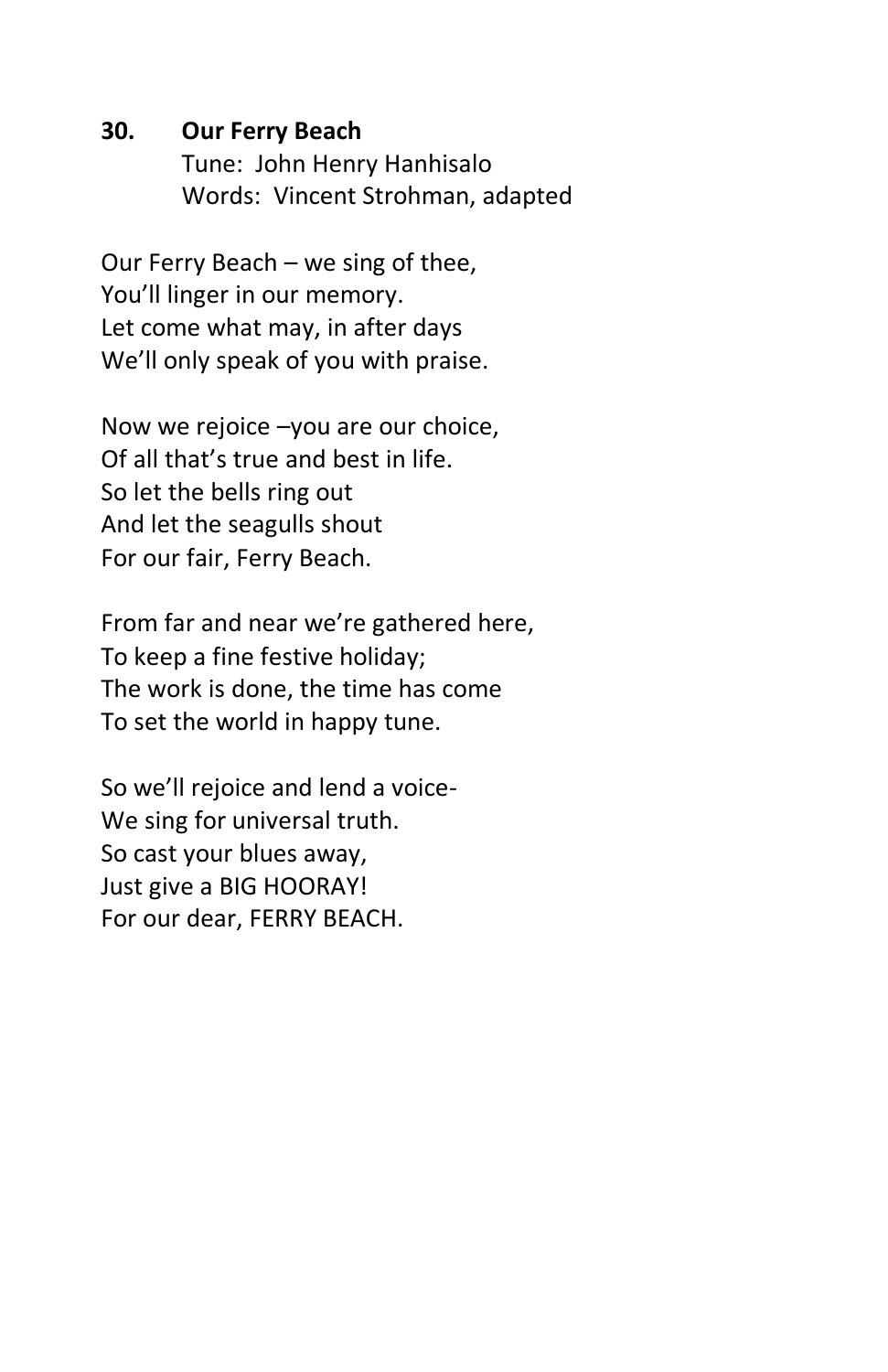## **31. UUA Principle Song** Words: Jackie Smith-Miller Tune: Hail to Brittania

UUA Principles, here's #1: People are important, each and every one. That means you and that means me And people everywhere, Singing, Oh! What a great Association.

UUA Principle, here's #2 Treat people fairly and treat them kindly too. Be just, be fair and care a lot In everything you do, Singing, Oh! What a great Association.

UUA Principles: here's #3: Our church is an accepting place Here everyone is free To grow in spirit, mind and heart An open mind's the key, Singing, Oh! What a great Association.

UUA Principles, here's #4: Keep searching for meaning and truth Forevermore. There is no creed—I grow my own, It grows along with me, Singing, Oh! What a great Association.

UUA Principles, here's #5: Listen to your conscience When actions you decide. Democracy is the way of the free The people are in charge,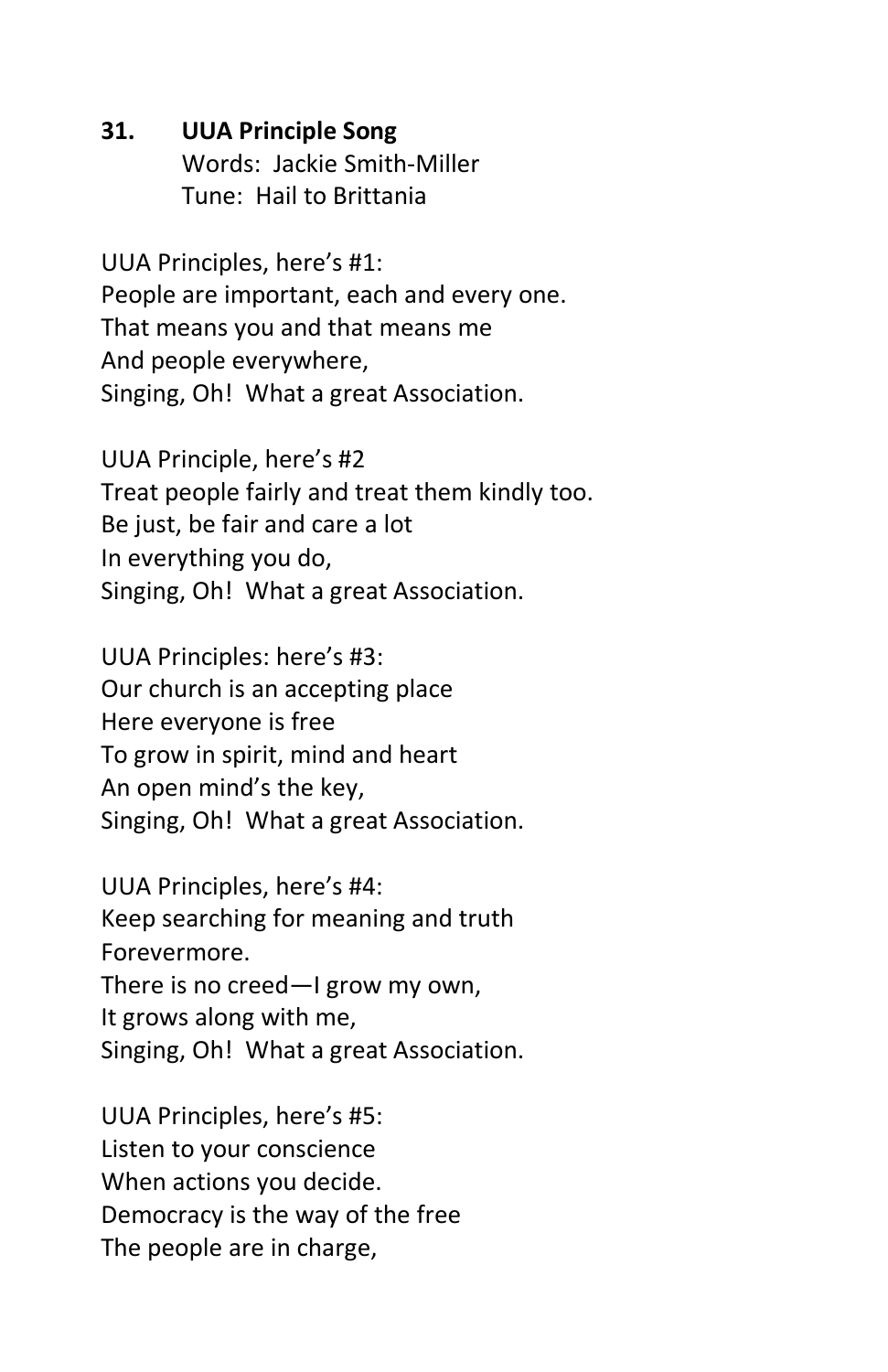Singing, Oh! What a great Association.

UUA Principles, here's #6: If we work together There's lots that we can fix. Our goal is world community With peace for everyone, Singing, Oh! What a great Association. UUA Principles, here's #7: Respect the web of nature Which we are living in. Everything is connected, You can't do just on thing, Singing, Oh! What a great Association.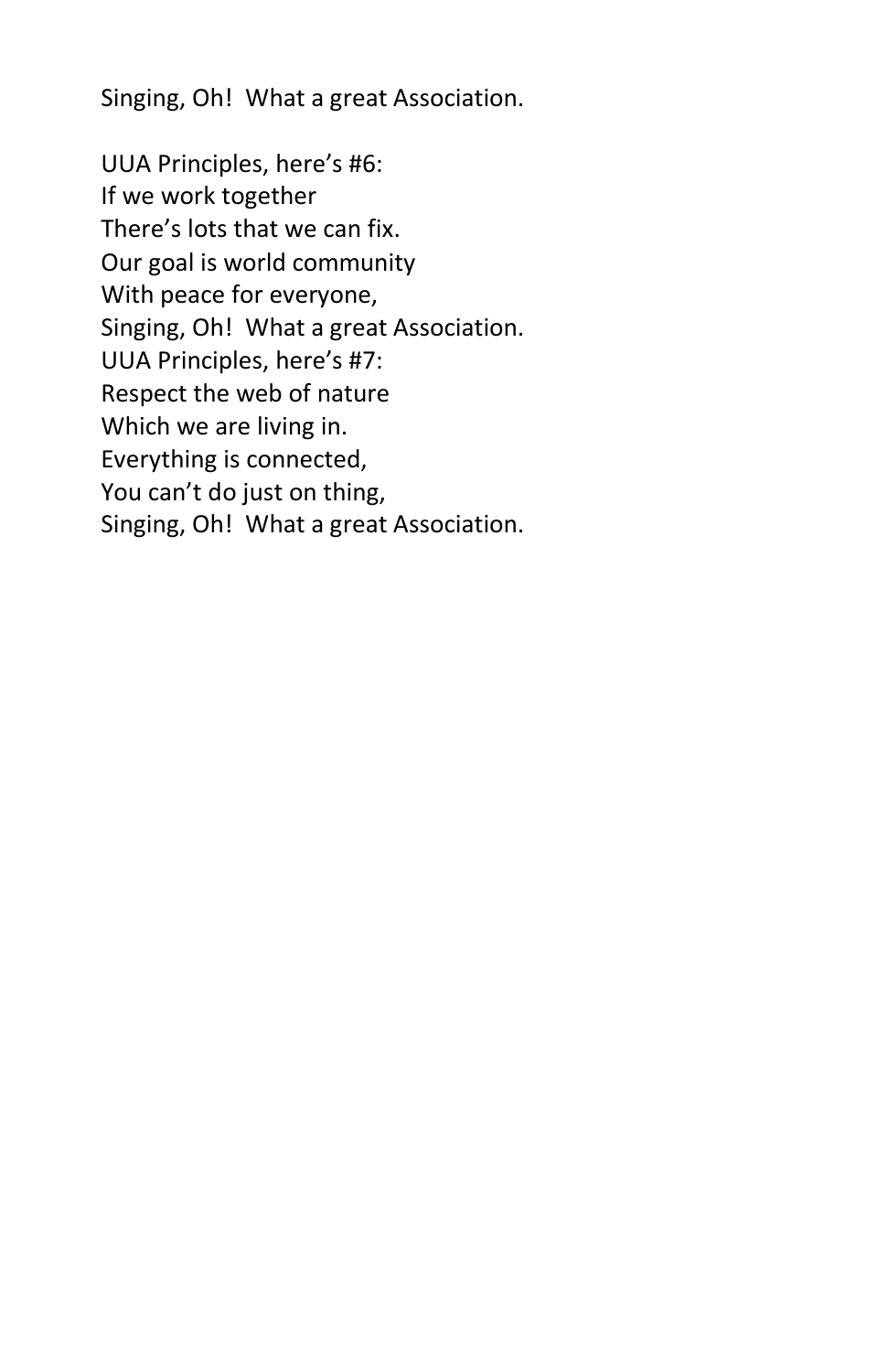#### **43. I Will Stand**

copywrite: Moving Forward Music

In the warmth of your presence I am safe at home I will stand, I will stand In the deepest conflict I am not alone, I will stand, I will stand.

Chorus: I will stand, I will stand With this spark in my hand I will stand in the circle With the circle in me I will stand, I will stand.

I will stand in myself When I'm not feeling strong I will stand, I will stand I will tear down the walls And sing a freedom song I will stand, I will stand.

I will gather the courage I have found in me I will stand, I will stand I will honor the vision Of who I will be I will stand, I will stand.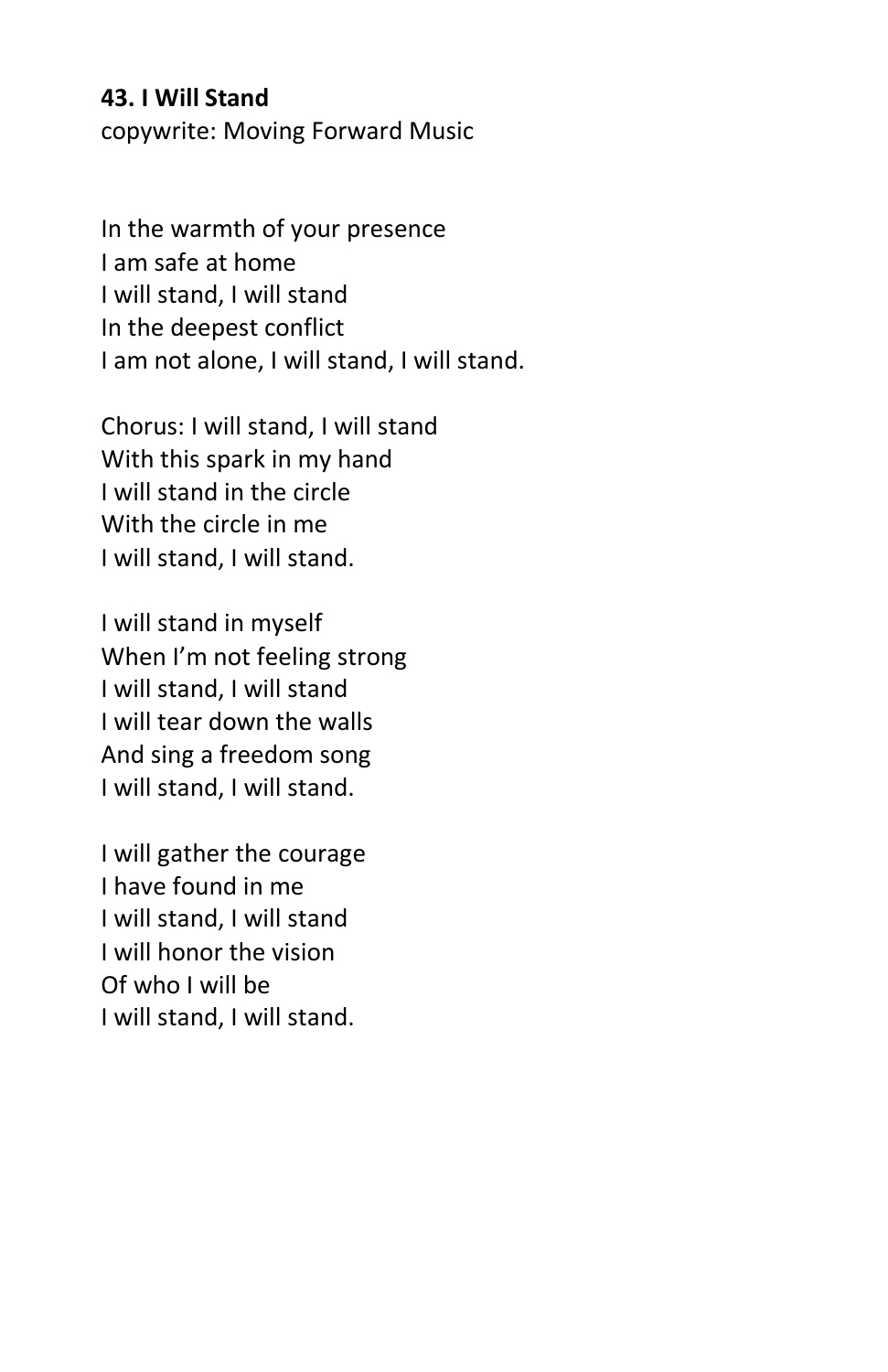#### **44. Lead with Love, Melanie DeMore**

You gotta put one foot in front of the other and lead with love, Put one foot in front of the other and lead with love.

You gotta put one foot in front of the other, and lead with love, Put one foot in front of the other and lead with love.

Don't give up hope. You're not alone Don't you give up. Keep moving on .

I know you're scared. And I'm scared too But here I am, Right next to you

Lift up your eyes, Don't you despair Look up ahead The path is there.

A Muslim ban We must RESIST One World for all We must insist

Hatred and greed We must RESIST Justice and Love We must insist.

Sexism, Racism We must RESIST **Equality** We must insist.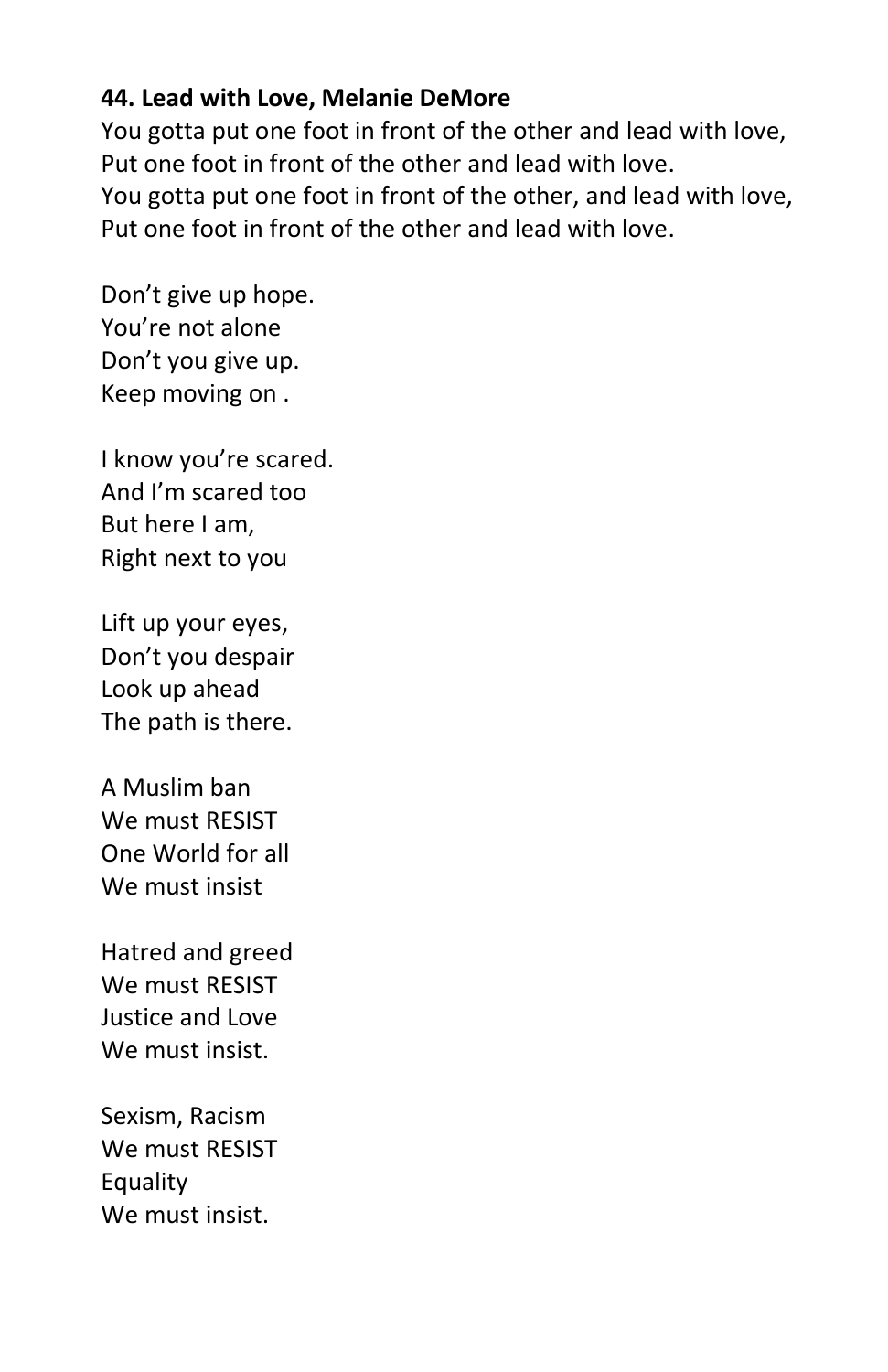# **45. Lift Every Voice and Sing**

Lift every voice and sing, till earth and Heaven ring, Ring with the harmonies of liberty; Let our rejoicing rise, high as the listening skies, Let it resound loud as the rolling sea. Sing a song full of the faith that the dark past has taught us, Sing a song full of the hope that the present has brought us; Facing the rising sun of our new day begun, Let us march on till victory is won.

Stony the road we trod, bitter the chastening rod, Felt in the days when hope unborn had died; Yet with a steady beat, have not our weary feet, Come to the place for which our fathers sighed? We have come over a way that with tears has been watered, We have come, treading our path through the blood of the slaughtered;

Out from the gloomy past, till now we stand at last Where the white gleam of our bright star is cast.

God of our weary years, God of our silent tears,

Thou Who hast brought us thus far on the way;

Thou Who hast by Thy might, led us into the light,

Keep us forever in the path, we pray.

Lest our feet stray from the places, our God, where we met Thee.

Lest our hearts, drunk with the wine of the world, we forget Thee.

Shadowed beneath Thy hand, may we forever stand, True to our God, true to our native land.

Also Called the Black National Anthem Songwriters: J. Rosamond Johnson / James Johnson Lift Every Voice and Sing lyrics © Carlin America Inc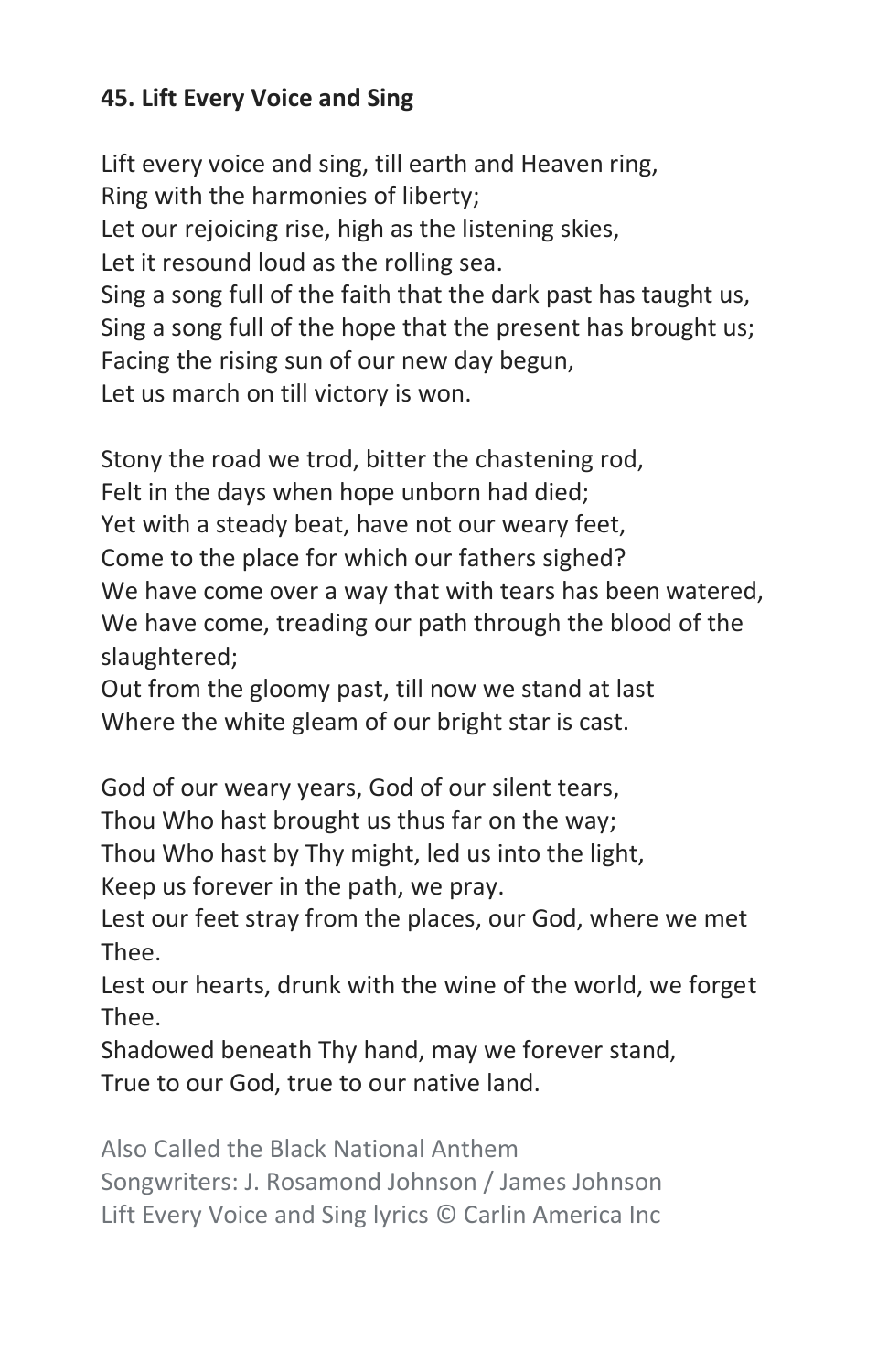|    | 35. The Times They are A Changing (Bob Dylan)               |
|----|-------------------------------------------------------------|
|    | G<br>Em<br>C<br>G                                           |
| 1. | Come gather round people where-ever you roam                |
| 2. | Come writers and critics who prophesize with your pen       |
| 3. | Come senators, and congressmen, please heed the call.       |
| 4. | Come mothers and fathers, throughout the land               |
| 5. | The line it is drawn the curse it is cast                   |
| 6. | Now if you think this battle for justice is done            |
|    | G<br>D<br>Am<br>C                                           |
| 1. | And admit that the waters around you have grown             |
| 2. | And keep your eyes wide the chance won't come again         |
| 3. | Don't stand in the doorway don't block up the hall          |
| 4. | And don't criticize what you can't understand               |
| 5. | The slow one now will later be fast.                        |
| 6. | That the fight against hatred is already won                |
|    | G<br>Em<br>D<br>C                                           |
| 1. | And accept it that soon you'll be drenched to the bone.     |
| 2. | And don't speak too soon for the wheel's still in spin.     |
| 3. | For he that gets hurt will be he who has stalled            |
| 4. | Your sons and your daughters are beyond your command        |
| 5. | As the present now will later be past.                      |
| 6. | Well then open your eyes, cuz' its only begun               |
|    | Am<br><b>DD7G7</b><br>G                                     |
| 1. | if your time to you is worth savin'                         |
| 2. | And there's no tellin who that its namin'                   |
| 3. | There's a battle outside and it's ragin'                    |
| 4. | Your old road is rapidly agin'                              |
| 5. | The order is rapidly fadin'                                 |
| 6. | It's a battle that's still worth the wagin'                 |
|    | G7<br>D7                                                    |
| 1. | Then you better start swimming or you'll sink like a stone, |
| 2. |                                                             |
| 3. | It's soon shake your windows and rattle your walls          |
| 4. | Please get out of the way if you can't lend a hand          |
| 5. | And the first one nowwill later be last.                    |
| 6. | And we'll never be free till we all rise as one.            |
|    | G<br>C<br>G<br>D                                            |
|    | 1-6. For the times they are a-changing.                     |
|    |                                                             |

#6 Words by Reggie Harris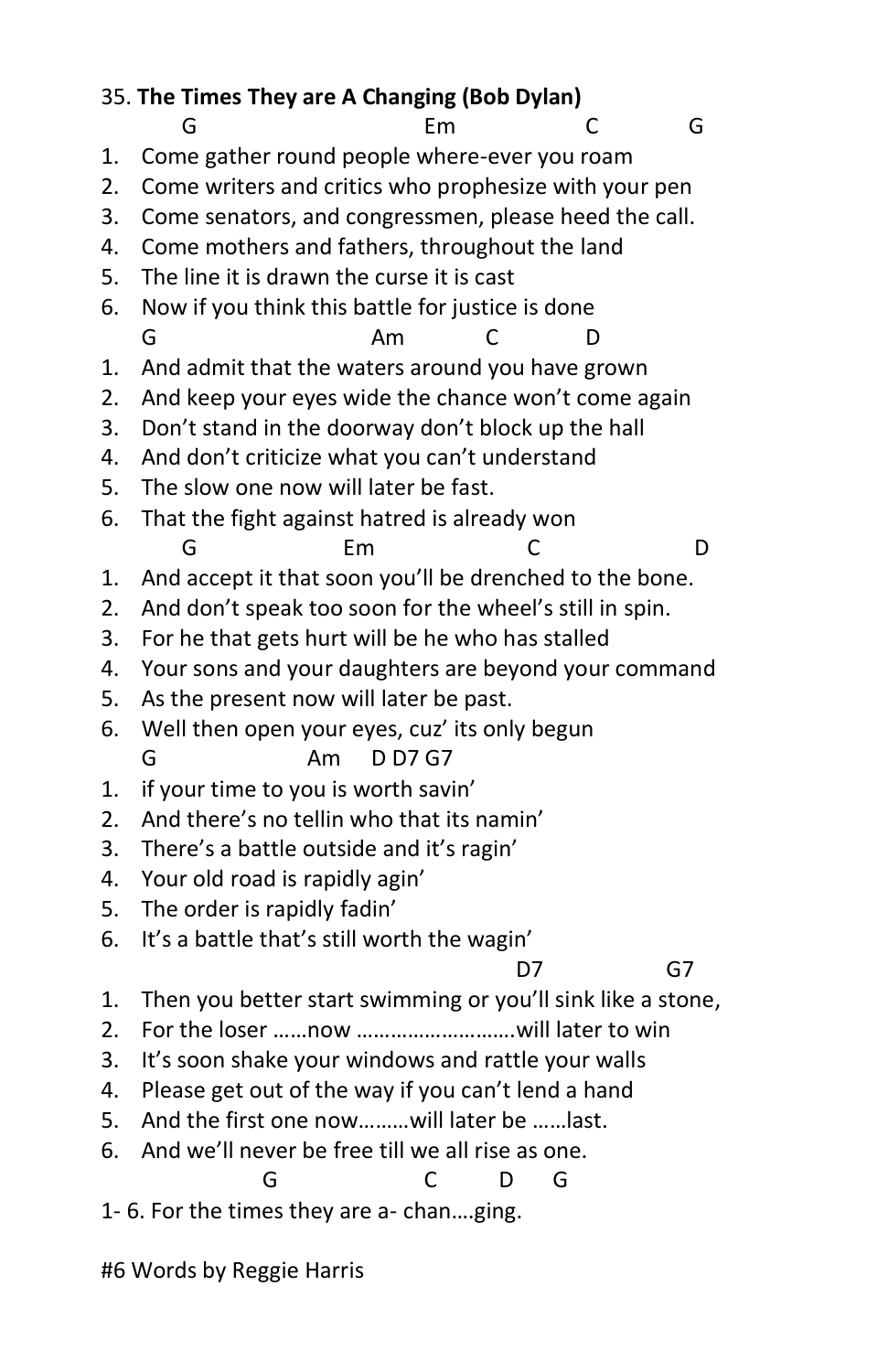# 36. **There's A Light**

There's a light, there's a light in the darkness And the black of the night cannot harm us We can trust not to fear for our comfort is near There's a light, there's a light in the darkness

It will rain it will rain in the desert In the cracks of the plain there's a treasure Like the thrust of the seed we will await we believe It will rain it will rain in the desert

We will fly we will fly we will let go To this world we will die but our hearts know We'll see more on that side when the door opens wide We will fly we will fly we will fly we will fly We will all go

# OR

Use first verse and sing

- 2. There is hope, there is hope in the darkness
- 3. There is peace, there is peace in the darkness….

Words & music by Beth Chapman There's a Light lyrics © Karen Schauben Publishing Administration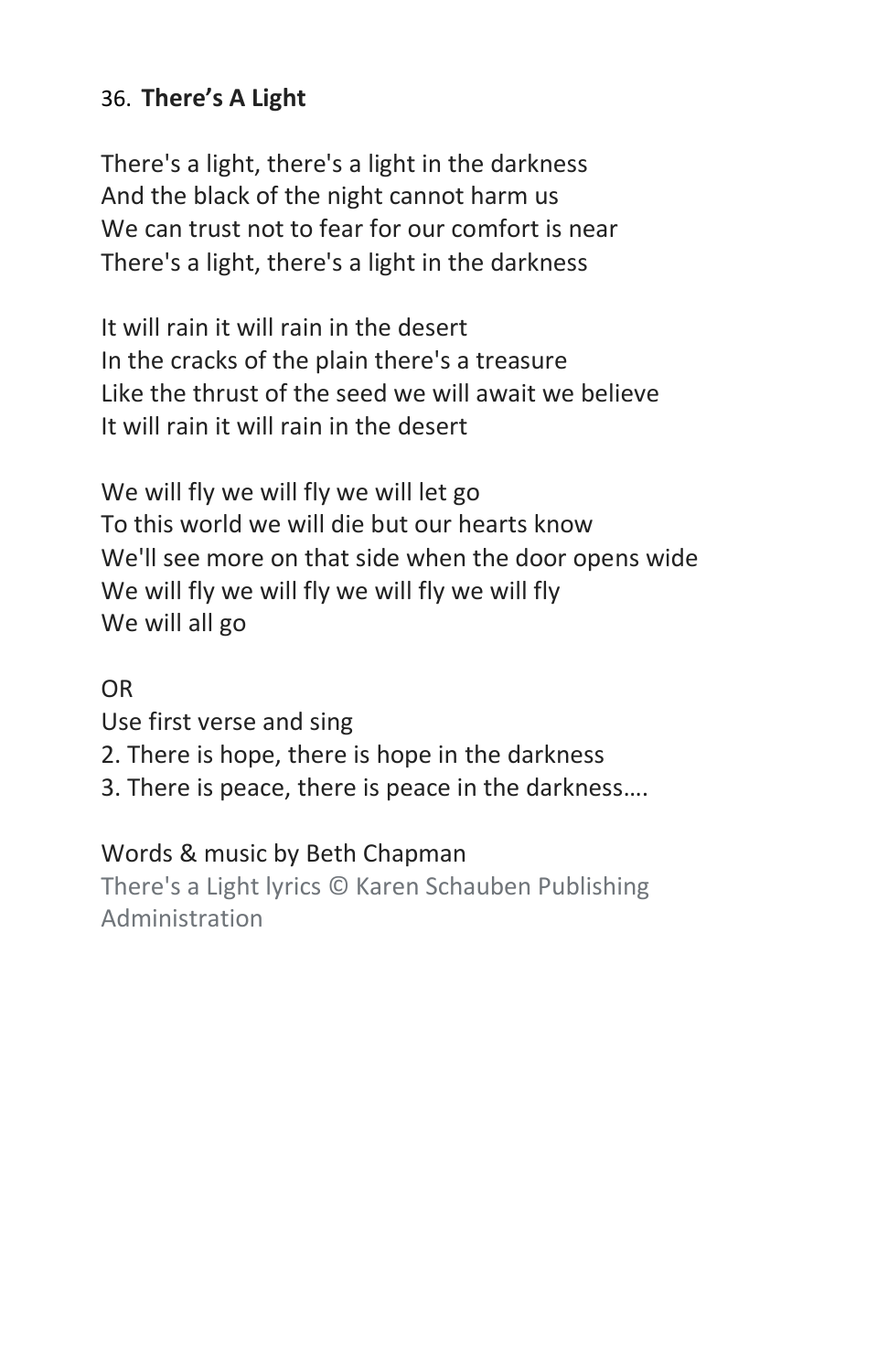# 37. We Shall Not Be Moved (Staple Singers version)

We shall not, we shall not be moved (2x) Like a tree, that's planted by the water We shall not be moved.

Union is behind us, we shall not be moved (2x) Like a tree, that's planted by the water We shall not be moved.

We're fighting for our freedom, we shall not be moved (2x) Like a tree, that's planted by the water We shall not be moved.

Fighting for ALL children, we shall not be moved (2x) Like a tree, that's planted by the water We shall not be moved.

Families All Together, we shall not be moved (2x) Like a tree, that's planted by the water We shall not be moved.

People of all Nations, we shall not be moved (2x) Like a tree, that's planted by the water We shall not be moved.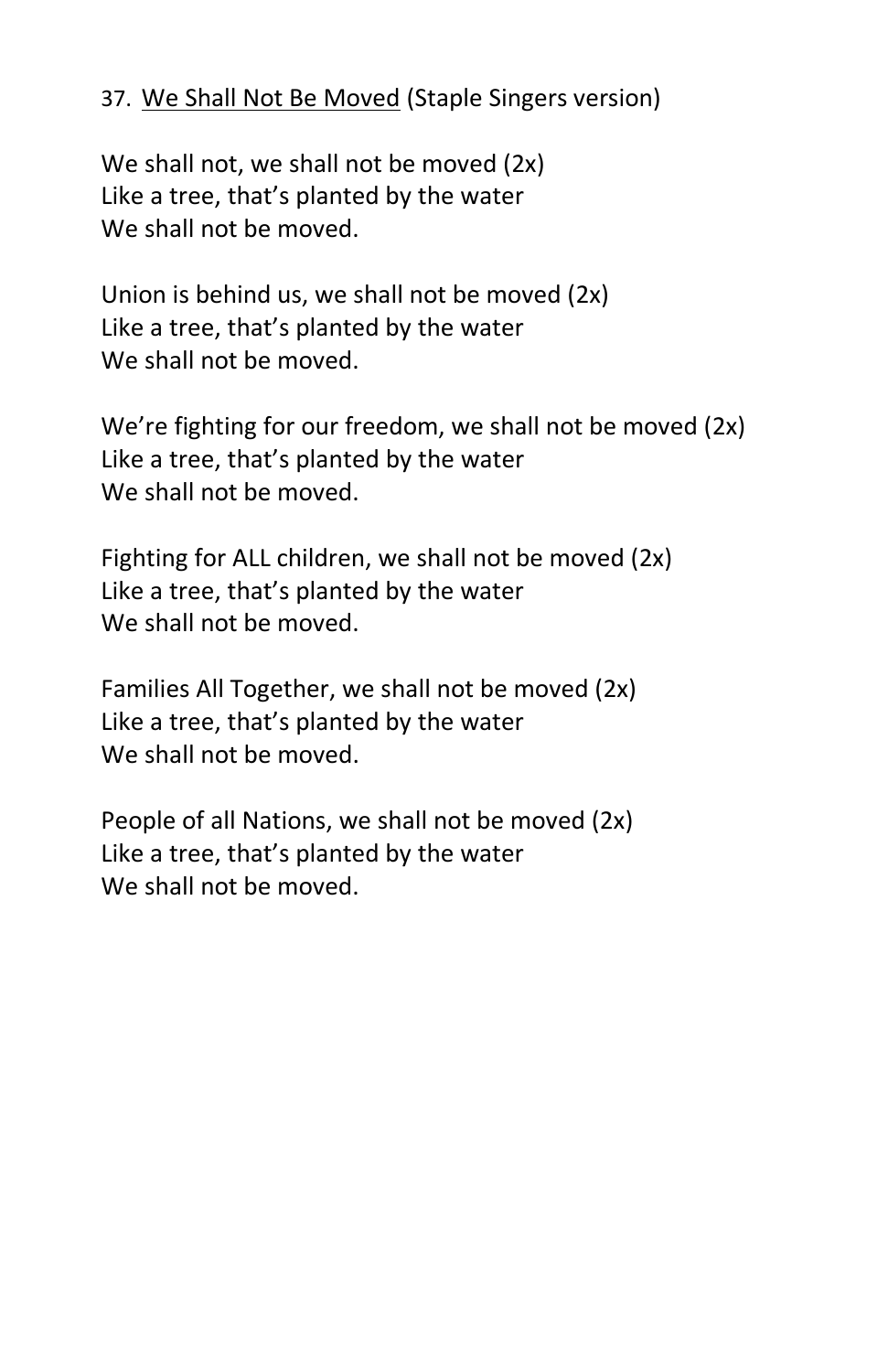# 38. **What a Wonderful World (Louis Daniel Armstrong version)**

I see trees of green, red roses too I see them bloom for me and you And I think to myself what a wonderful world

I see skies of blue and clouds of white The bright blessed day, the dark sacred night And I think to myself what a wonderful world

The colors of the rainbow so pretty in the sky Are also on the faces of people going by I see friends shaking hands saying how do you do They're really saying I love you

I hear babies crying, I watch them grow They'll learn much more than I'll never know And I think to myself what a wonderful world Yes I think to myself what a wonderful world

Songwriters: George Douglas / George David Weiss / Bob Thiele What a Wonderful World lyrics © Carlin America Inc, BMG Rights Management US, LLC, Imagem Music Inc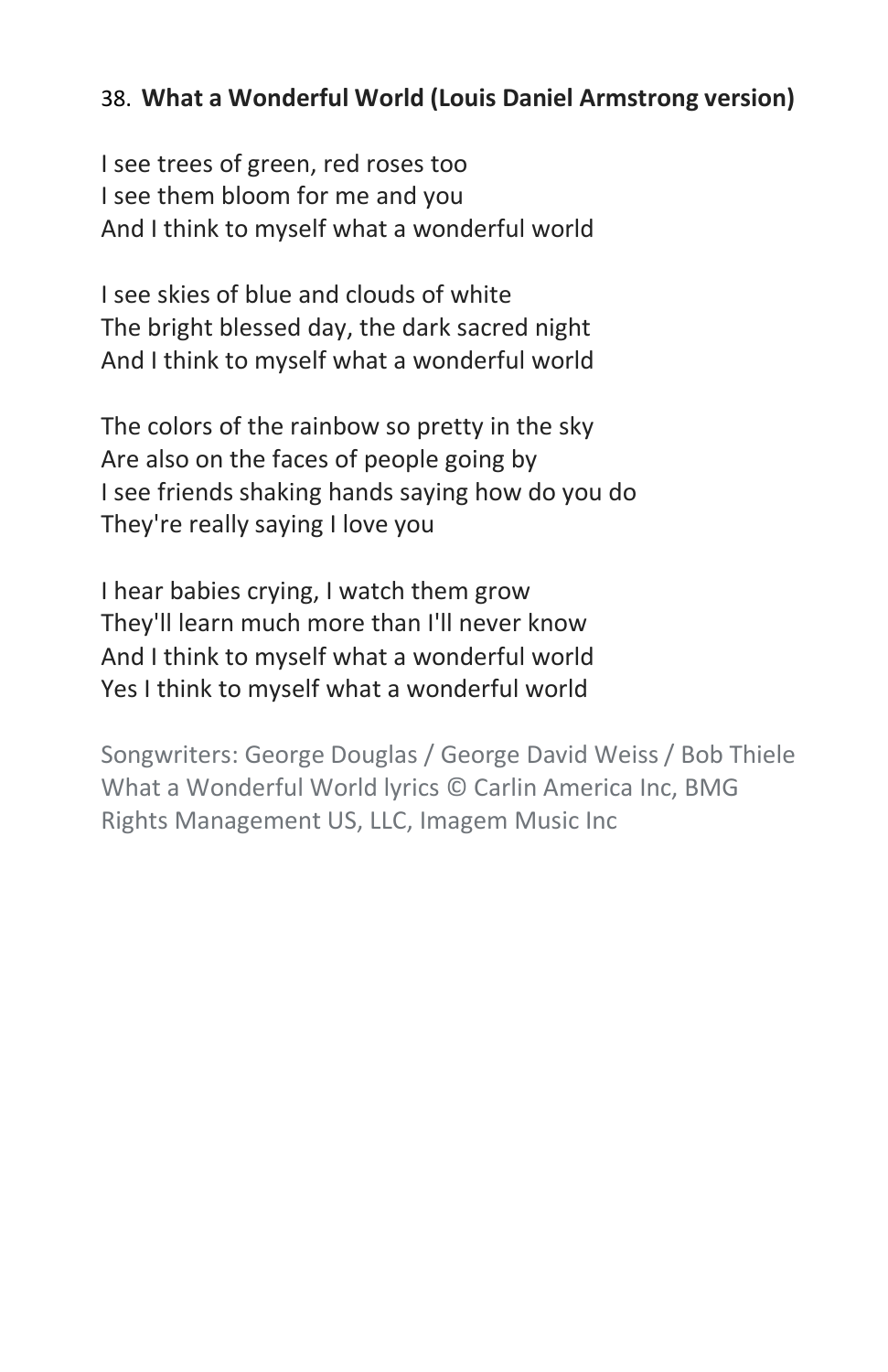#### 39. I Am Willing – Holly Near

I am open and I am willing To be hopeless would seem so strange It dishonors those who go before us So lift me up to the light of change

There is hurting in my family There is sorrow in my town There is panic in the nation There is wailing the whole world round

May the children see more clearly May the elders be more wise May the winds of change caress us Even though it burns our eyes

Give me a mighty oak to hold my confusion Give me a desert to hold my fears Give me a sunset to hold my wonder Give me an ocean to hold my tears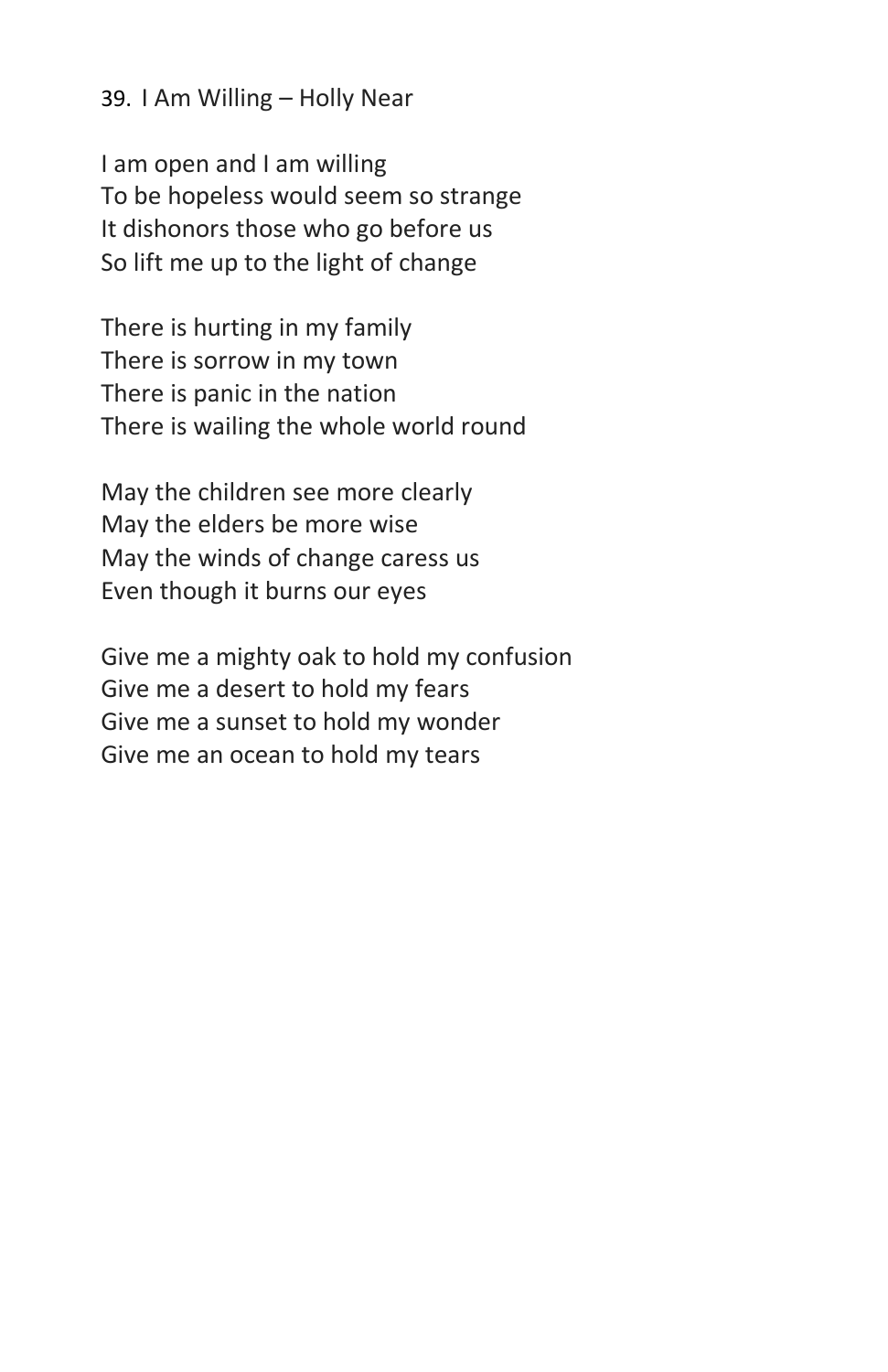#### 40. We Shall Be Known

We shall be known by the company we keep, by the ones who circle round to tend these fires.

We shall be known by the ones who sow and reap the seeds of change alive from deep within the earth.

It is time now, it is time now that we thrive. It is time we lead ourselves into the well.

It is time now, and what a time to be alive in this great turning we shall learn to lead in love.

In this great turning we shall learn to lead in love. (2x)

Words and music by MaMuse.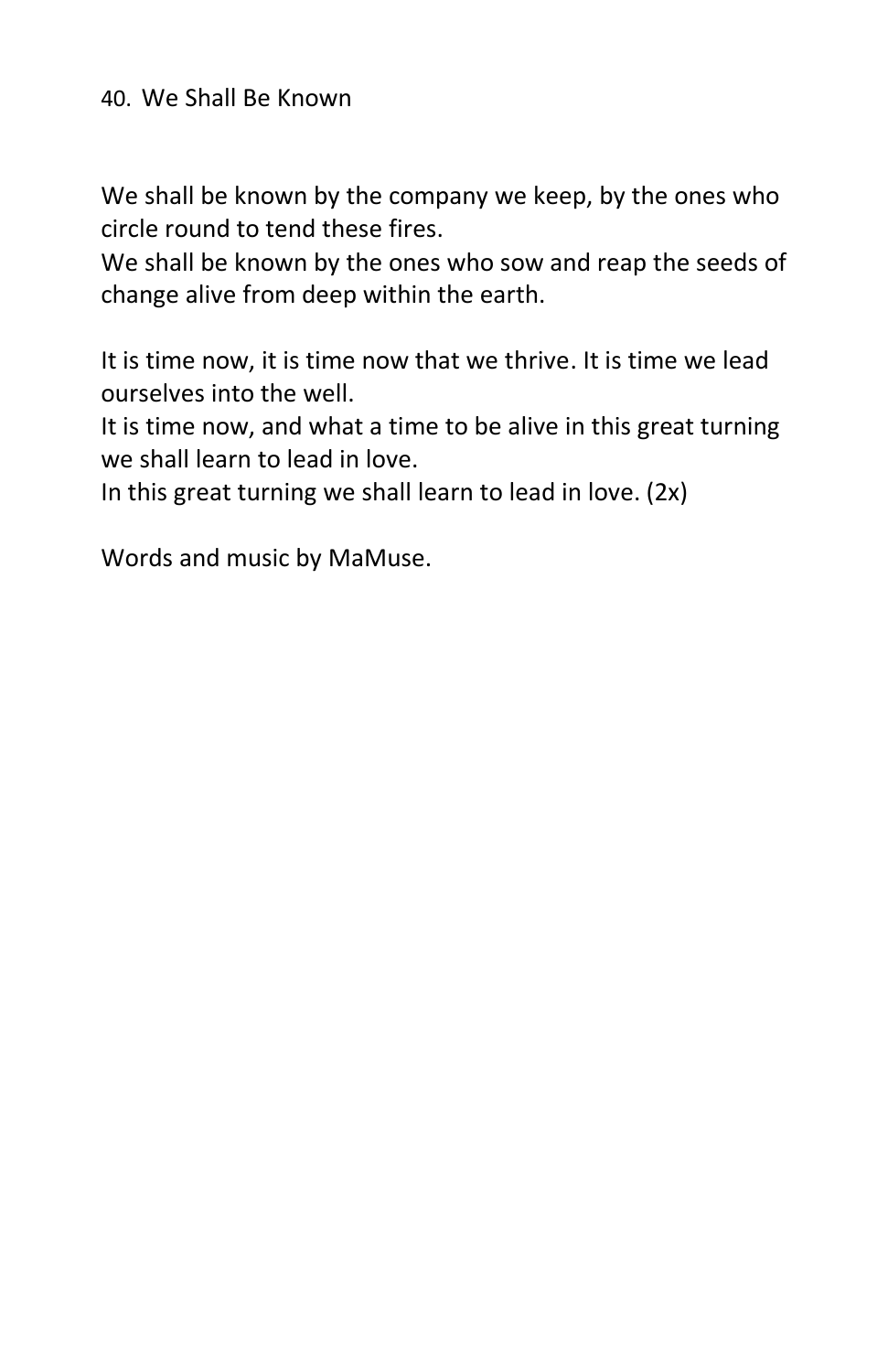#### 41. **I Choose Love**

In the midst of pain, I choose love. In the midst of pain, I choose love. In the midst of pain, sorrow falling down like rain, I await the sun again, I choose love. I choose love.

In the midst of war, I choose peace. In the midst of war, I choose peace. In the midst of war, hate and anger keeping score, I will seek the good once more, I choose peace. I choose peace.

When my world falls down, I will rise, When my world falls down, I will rise When my world falls down, explanations can't be found, I will climb to holy ground, I will rise, I will rise.

In the midst of pain, I choose love. In the midst of pain, I choose love In the midst of pain, sorrow falling down like rain I await the sun again, I choose love I choose love.

Mark Miller, Lindy Thompson Copyright 2016 Choristers Guild